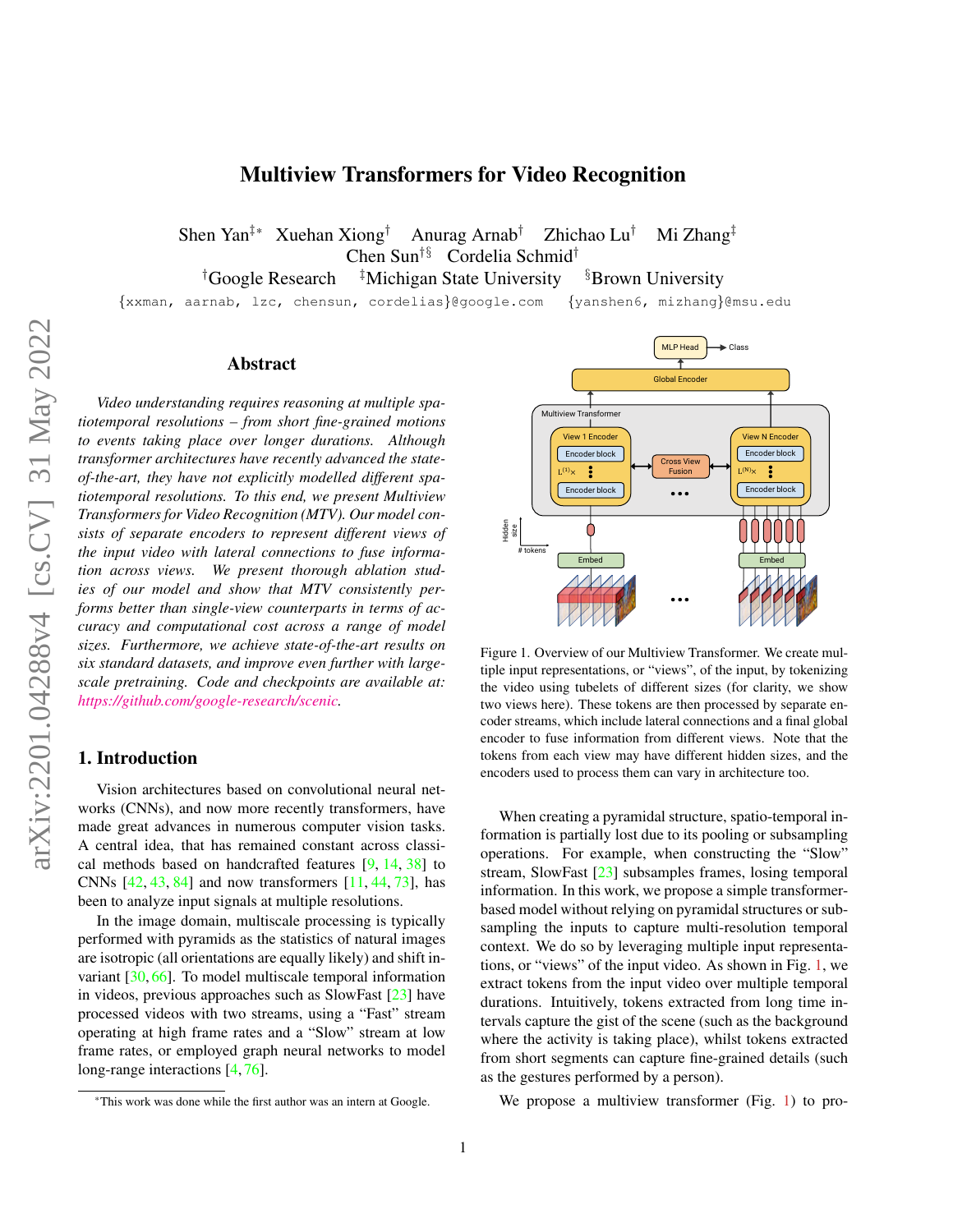<span id="page-1-0"></span>cess these tokens, and it consists of separate transformer encoders specialized for each "view", with lateral connections between them to fuse information from different views to each other. We can use transformer encoders of varying sizes to process each view, and find that it is better (in terms of accuracy/computation trade-offs) to use a smaller encoder (*e.g*. smaller hidden sizes and fewer layers) to represent the broader view of the video (Fig. [1](#page-0-0) left) while an encoder with larger capacity is used to capture the details (Fig. [1](#page-0-0) right). This design therefore poses a clear contrast to pyramid-based approaches where model complexity increases as the spatio-temporal resolution decreases. Our design is verified by our experiments which show clear advantages over the former approach.

Our proposed method, of processing different "views" of the input video is simple, and in contrast to previous work [\[23\]](#page-9-6) generalizes readily to a variable number of views. This is significant, as our experiments show that accuracy increases as the number of views grows. Although our proposed architecture increases the number of tokens processed by the network according to the number of input views, we show that we can consistently achieve superior accuracy/computation trade-offs compared to the current state of the art  $\lceil 3 \rceil$ , across a spectrum of model sizes, ranging from "Small" to "Huge". We show empirically that this is because processing more views in parallel enables us to achieve larger accuracy improvements than increasing the depth of the transformer network. We perform thorough ablation studies of our design choices, and achieve state-ofthe-art results on six standard video classification datasets. Moreover, we show that these results can be further improved with large-scale pretraining.

# 2. Related Work

Evolution of video understanding models. Early works [\[34,](#page-9-7) [37,](#page-9-8) [72\]](#page-10-3) relied on hand-crafted features to encode motion and appearance information. With the emergence of large labelled datasets like ImageNet [\[16\]](#page-9-9), Convolutional Neural Networks (CNNs) [\[39\]](#page-9-10) showed their superiority over the classic methods. Since AlexNet  $[36]$  won the ImageNet challenge by a large margin, CNNs have been quickly adopted to various vision tasks, their architectures have been refined over many generations [\[12,](#page-8-4)[27,](#page-9-12)[58,](#page-10-4)[63\]](#page-10-5) and later improved by Neural Architecture Search (NAS) [\[54](#page-10-6)[,65,](#page-10-7)[85\]](#page-11-1). At the same time, CNNs and RNNs have quickly become the de-facto backbones for video understanding tasks [\[32,](#page-9-13) [50,](#page-10-8) [57\]](#page-10-9). Since the release of the Kinetics dataset [\[33\]](#page-9-14), 3D CNNs [\[10,](#page-8-5) [24,](#page-9-15) [68\]](#page-10-10) have gained popularity, and many variants [\[22,](#page-9-16) [62,](#page-10-11) [69,](#page-10-12) [70,](#page-10-13) [78\]](#page-10-14) have been developed to improve the speed and accuracy. Convolution operations can only process one local neighborhood at a time, and consequently, transformer blocks [\[71\]](#page-10-15) have been inserted into CNNs as

2

additional layers to improve modeling of long range interactions among spatio-temporal features [\[74,](#page-10-16) [75\]](#page-10-17). Although achieving great success in natural language [\[8,](#page-8-6) [17,](#page-9-17) [53\]](#page-10-18), pure transformer architectures had not gained the same popularity in computer vision until Vision Transformers (ViT) [\[18\]](#page-9-18). Inspired by ViT, ViViT [\[3\]](#page-8-3) and Timesformer [\[6\]](#page-8-7) were the first two works that successfully adopted a pure transformer architecture for video classification, advancing the state of the art previously set by 3D CNNs.

Multiscale processing in computer vision. "Pyramid" structures [\[1\]](#page-8-8) are one of the most popular multiscale representations for images and have been key in the early computer vision works, where their use has been widespread in multiple domains including feature descriptors [\[45\]](#page-9-19), feature tracking  $[7, 46]$  $[7, 46]$  $[7, 46]$ , image compression  $[9]$ , etc. This idea has also been successfully adopted for modern CNNs [\[27,](#page-9-12) [58,](#page-10-4) [63\]](#page-10-5) where the spatial dimension of the network is gradually reduced while the network "depth" is gradually increased to encode more semantically rich features. Also, this technique has been used to produce higher resolution output features for downstream tasks [\[42,](#page-9-2)[43,](#page-9-3)[84\]](#page-11-0). Multiscale processing is necessary for CNNs because a convolution operation only operates on a sub-region of the input and a hierarchical structure is required to capture the whole view of the image or video. In theory, such a hierarchy is not required for transformers as each token "attends" to all other positions. In practice, due to the limited amount of training data, applying similar multiscale processing in transformers  $[11, 21, 44, 73]$  $[11, 21, 44, 73]$  $[11, 21, 44, 73]$  $[11, 21, 44, 73]$  $[11, 21, 44, 73]$  $[11, 21, 44, 73]$  $[11, 21, 44, 73]$  to reduce complexity of the model has proven to be effective.

Our model does not follow the pyramid structure but directly takes different views of the video and feeds them into cross-view encoders. As our experiments validate, this alternative multiview architecture has consistently outperformed its single-view counterpart in terms of accuracy/FLOP trade-offs. This is because processing more views in parallel gives us larger accuracy improvements than increasing the depth of the transformer network. Significantly, such improvement persists as we scale the model capacity to over a billion parameters (*e.g*., our "Huge" model), which has not been shown by the previous pyramidstructured transformers [\[21,](#page-9-21) [44,](#page-9-4) [73\]](#page-10-0). Conceptually, our method is most comparable to SlowFast [\[23\]](#page-9-6) where a twostream CNN is used to process two views of the same video clip (densely sampled and sparsely sampled frames). Instead of sampling the input video at different frame rates, we obtain different view by linearly projecting spatiotemporal "tubelets" [\[3\]](#page-8-3) of varying sizes for each view. Furthermore, we empirically show that our proposed method outperforms [\[23\]](#page-9-6) when using transformer backbones.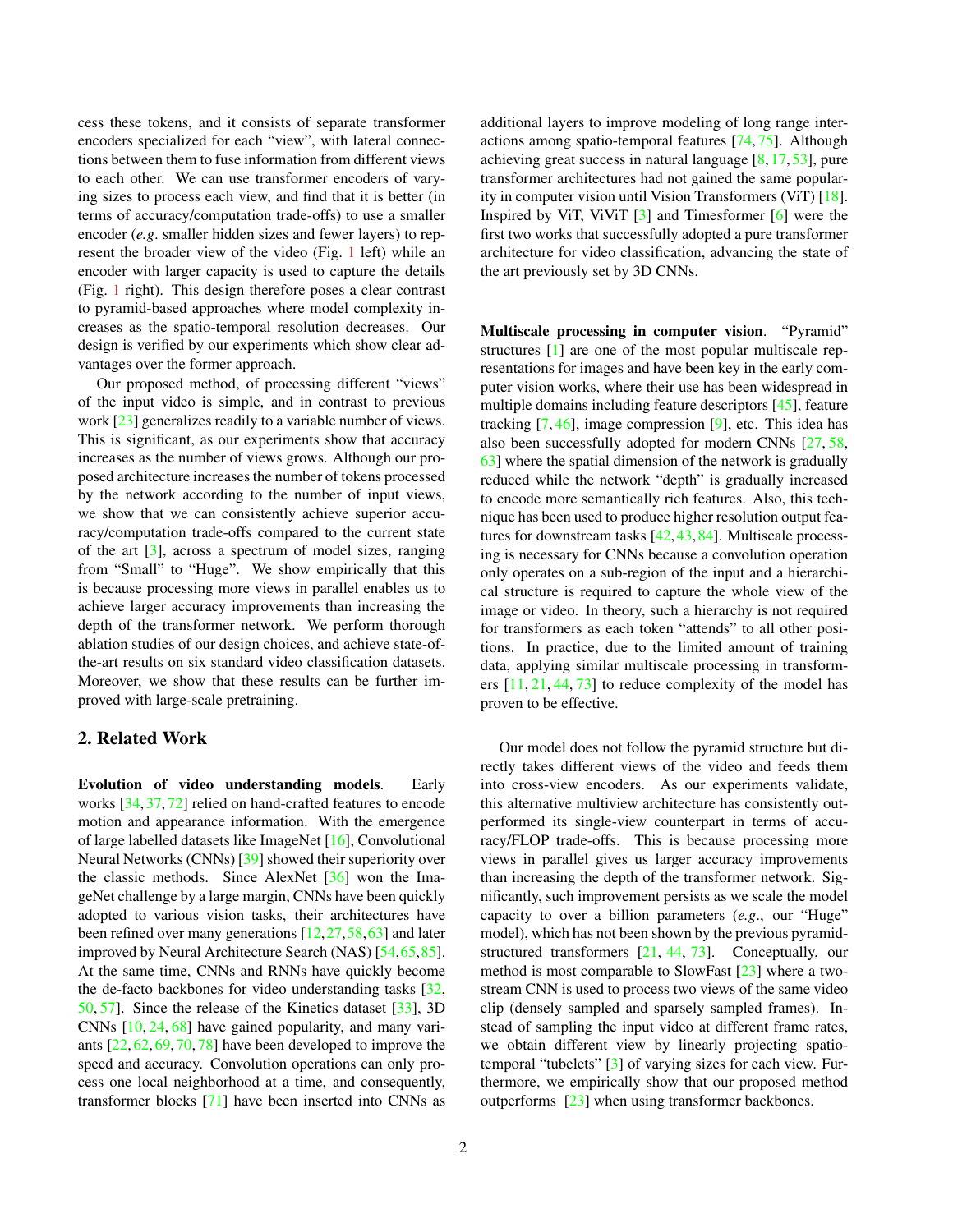# <span id="page-2-6"></span>3. Multiview Transformers for Video

We begin with an overview of vision transformer, ViT  $[18]$ , and its extension to video, ViViT  $[3]$ , which our model is based on, in Sec. [3.1.](#page-2-0) As shown in Fig. [1,](#page-0-0) our model constructs different "views" of the input video by extracting tokens from spatio-temporal tubelets of varying dimensions (Sec. [3.2\)](#page-2-1). These tokens are then processed by a multiview transformer, which incorporates lateral connections to efficiently fuse together information from multiple scales (Sec. [3.3\)](#page-2-2).

#### <span id="page-2-0"></span>3.1. Preliminaries: ViT and ViViT

We denote our input video as  $\mathbf{V} \in \mathbb{R}^{T \times H \times W \times C}$ . Transformer architectures [\[71\]](#page-10-15) process inputs by converting inputs into discrete tokens which are subsequently processed by multiple transformer layers sequentially.

ViT [\[18\]](#page-9-18) extracts tokens from images by partitioning an image into non-overlapping patches and linearly projecting them. ViViT [\[4\]](#page-8-2) extends this to video by extracting N non-overlapping, spatio-temporal "tubes"  $[3]$  from the input video,  $x_1, x_2, \ldots x_N \in \mathbb{R}^{t \times h \times w \times c}$  where  $N =$  $\lfloor \frac{T}{t} \rfloor \times \lfloor \frac{H}{h} \rfloor \times \lfloor \frac{W}{w} \rfloor.$ 

Each tube,  $x_i$ , is then projected into a token,  $z_i \in \mathbb{R}^d$  by a linear operator **E**, as  $z_i = Ex_i$ . All tokens are then concatenated together to form a sequence, which is prepended with a learnable class token  $\mathbf{z}_{cls} \in \mathbb{R}^d$  [\[17\]](#page-9-17). As transformers are permutation invariant, a positional embedding  $\mathbf{p} \in \mathbb{R}^{(N+1)\times d}$ , is also added to this sequence. Therefore, this tokenization process can be denoted as

$$
\mathbf{z}^0 = [\mathbf{z}_{cls}, \mathbf{E}x_1, \mathbf{E}x_2, \dots, \mathbf{E}x_N] + \mathbf{p}.
$$
 (1)

Note that the linear projection E can also be seen as a 3D convolution with a kernel of size  $t \times h \times w$  and stride of  $(t, h, w)$  in the time, height and width dimensions respectively.

The sequence of tokens z is then processed by a transformer encoder consisting of  $L$  layers. Each layer,  $\ell$ , is applied sequentially, and consists of the following operations,

$$
\mathbf{y}^{\ell} = \text{MSA} \left( \text{LN} \left( \mathbf{z}^{\ell-1} \right) \right) + \mathbf{z}^{\ell-1}, \tag{2}
$$

$$
\mathbf{z}^{\ell} = \text{MLP}\left(\text{LN}\left(\mathbf{y}^{\ell}\right)\right) + \mathbf{y}^{\ell} \tag{3}
$$

where MSA denotes multi-head self-attention [\[71\]](#page-10-15), LN is layer normalization [\[5\]](#page-8-10) and MLP consists of two linear projections separated by GeLU [\[28\]](#page-9-22) non-linearity.

Finally, a linear classifier,  $\mathbf{W}^{\text{out}} \in \mathbb{R}^{d \times C}$  maps the encoded classification token,  $\mathbf{z}_{cls}^{\ell}$  to one of C classes.

# <span id="page-2-1"></span>3.2. Multiview tokenization

In our model, we extract multiple sets of tokens,  $\mathbf{z}^{0,(1)}, \mathbf{z}^{0,(2)}, \ldots, \mathbf{z}^{0,(V)}$  from the input video. Here, V is the number of views, and thus  $z^{\ell,(i)}$  denotes tokens after  $\ell$ 

layers of transformer processing for the  $i^{th}$  view. We define a view as a video representation expressed by a set of fixed-sized tubelets. A larger view corresponds to a set of larger tubelets (and thus fewer tokens) and a smaller view corresponds to smaller tubelets (and thus more tokens). The  $0<sup>th</sup>$  layer corresponds to the tokens that are input to the subsequent transformer. As shown in Fig. [1,](#page-0-0) we tokenize each view using a 3D convolution, as it was the best tokenization method reported by [\[3\]](#page-8-3). We can use different convolutional kernels, and different hidden sizes,  $d^{(i)}$ , for each view. Note that smaller convolutional kernels correspond to smaller spatio-temporal "tubelets", thus resulting in more tokens to be processed for the  $i^{th}$  view. Intuitively, fine-grained motions can be captured by smaller tubelets whilst larger tubelets capture slowly-varying semantics of the scene. As each view captures different levels of information, we use transformer encoders of varying capacities for each stream with lateral connections between them to fuse information, as described in the next section.

#### <span id="page-2-2"></span>3.3. Multiview transformer

After extracting tokens from multiple views, we have  ${\bf Z}^{0} = [{\bf z}^{0,(1)},{\bf z}^{0,(2)},\ldots,{\bf z}^{0,(V)}]$  from the input, which are processed with a multiview transformer as shown in Fig. [1.](#page-0-0) As self-attention has quadratic complexity [\[71\]](#page-10-15), processing tokens from all views jointly is not computationally feasible for video. As a result, we first use a multiview encoder, comprising of separate transformer encoders (consisting of  $L^{(i)}$  transformer layers) for the tokens between views, with lateral connections between these encoders to fuse information from each view (Fig. [2\)](#page-3-0). Finally, we extract a token representation from each view, and process these jointly with a final global encoder to produce the final classification token, which we linearly read-off to obtain the final classification.

#### <span id="page-2-5"></span>3.3.1 Multiview encoder

<span id="page-2-4"></span><span id="page-2-3"></span>Our multiview encoder consists of separate transformer encoders for each view which are connected by lateral connections to fuse cross-view information. Each transformer layer within the encoders follows the same design as the original transformer of Vaswani *et al*. [\[71\]](#page-10-15), except for the fact that we optionally fuse information from other streams within the layer as described in Sec. [3.3.2.](#page-3-1) Note that our model is agnostic to the exact type of transformer layer used. Furthermore, within each transformer layer, we compute self-attention only among tokens extracted from the same temporal index, following the Factorised Encoder of [\[3\]](#page-8-3). This significantly reduces the computational cost of the model. Furthermore, self-attention along all spatiotemporal tokens is unnecessary, as we fuse information from other views within the multiview encoder, and also because of the subsequent global encoder which aggregates tokens from all streams.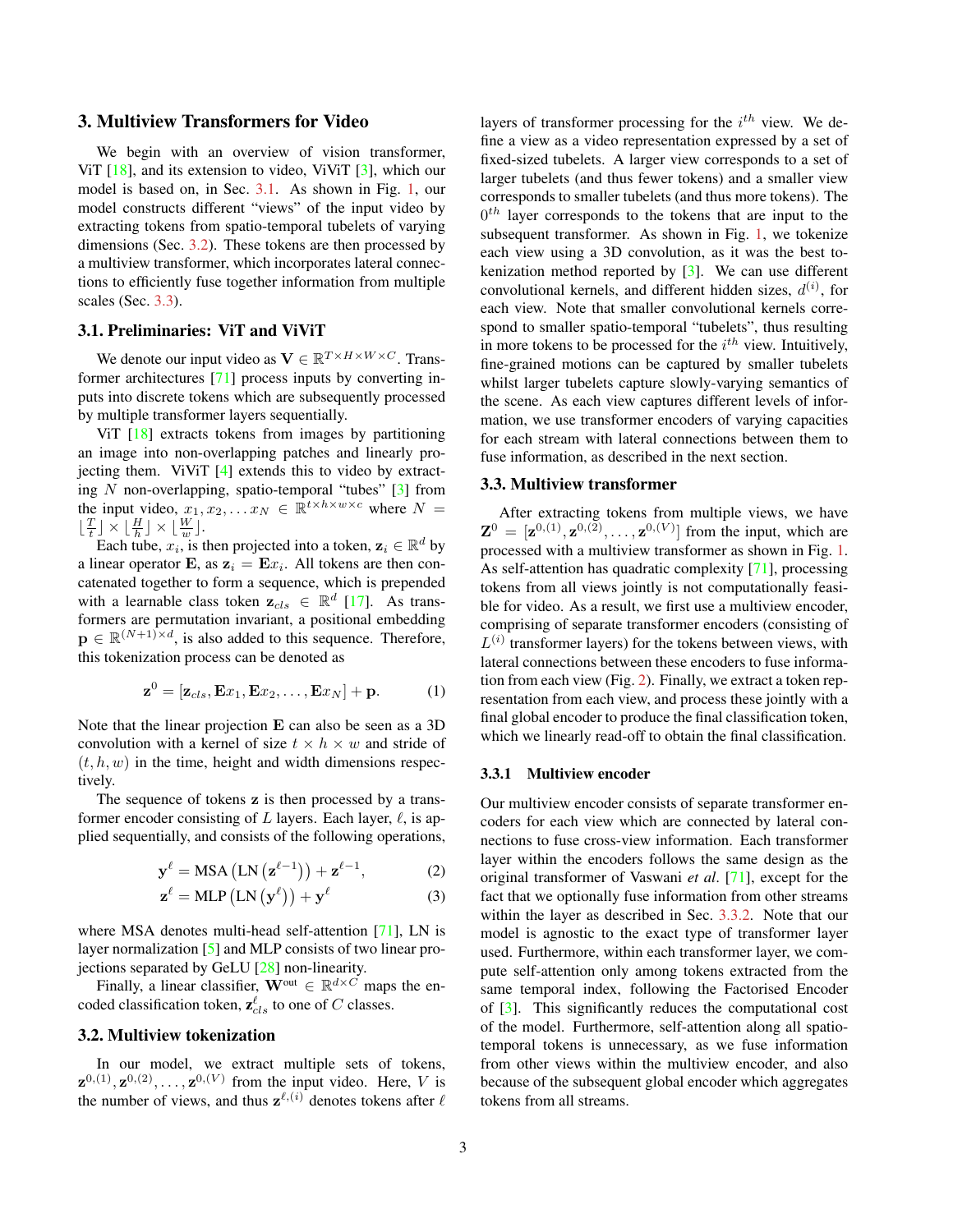<span id="page-3-2"></span><span id="page-3-0"></span>

Figure 2. An illustration of our proposed cross-view fusion methods. In all three subfigures, view  $i$  (left) refers to a video representation using larger tubelets, and thus less input tokens and view  $i + 1$  (right) corresponds to the representation with smaller tubelets and more input tokens. "+" denotes summation. Tokens extracted from tubelets are colored red and bottleneck tokens are colored blue. MSA is short for Multihead Self-Attention and CVA stands for Cross View Attention.

#### <span id="page-3-1"></span>3.3.2 Cross-view fusion

We consider the following three cross-view fusion methods. Note that the hidden dimensions of the tokens,  $d^{(i)}$ , can vary between views.

Cross-view attention (CVA). A straight-forward method of combining information between different views is to perform self-attention jointly on all  $\sum_i N^{(i)}$  tokens where  $N^{(i)}$ is the number of tokens in the  $i^{th}$  view. However, due to the quadratic complexity of self-attention, this is prohibitive computationally for video models, and hence we perform a more efficient alternative.

We sequentially fuse information between all pairs of two adjacent views, i and  $i + 1$ , where the views are ordered in terms of increasing numbers of tokens (*i.e.*  $N^{(i)}$  <  $N^{(i+1)}$ ). Concretely, to update the tokens from the larger view,  $z^{(i)}$ , we compute attention where the queries are  $z^{(i)}$ , and the keys and values are  $z^{(i+1)}$  (the tokens from the smaller view). As the hidden dimensions of the tokens between the two views can be different, we first project the keys and values to the same dimension, as denoted by

$$
\mathbf{z}^{(i)} = \text{CVA}(\mathbf{z}^{(i)}, \mathbf{W}^{\text{proj}} \mathbf{z}^{(i+1)}),\tag{4}
$$

$$
CVA(\mathbf{x}, \mathbf{y}) = \text{Softmax}\left(\frac{\mathbf{W}^{Q} \mathbf{x} \mathbf{W}^{K} \mathbf{y}^{\top}}{\sqrt{d_k}}\right) \mathbf{W}^{V} \mathbf{y}.
$$
 (5)

Note that  $W^Q$ ,  $W^K$  and  $W^V$  are the query-, keyand value-projection matrices used in the attention operation [\[71\]](#page-10-15). As shown in Fig. [2a,](#page-3-0) we also include a residual connection around the cross-view attention operation, and zero-initialize the parameters of this operation, as this helps when using image-pretrained models as is common practice [\[3,](#page-8-3) [6\]](#page-8-7). Similar studies on cross stream attention have been done by [\[11\]](#page-8-1) for images.

Bottleneck tokens. An efficient method of transferring in-

formation between tokens from two views,  $z^{(i)}$  and  $z^{(i+1)}$ , is by an intermediate set of  $B$  bottleneck tokens. Once again, we sequentially fuse information between all pairs of two adjacent views,  $i+1$  and i, where the views are ordered in terms of increasing numbers of tokens.

In more detail, we initialize a sequence of bottleneck tokens,  $\mathbf{z}_{B}^{(i+1)} \in \mathbb{R}^{B^{(i+1)} \times d^{(i+1)}}$  where  $B^{(i+1)}$  is the number of bottleneck tokens in the  $(i + 1)$ <sup>th</sup> view and  $B^{(i+1)} \ll$  $N^{(i+1)}$ . As shown in Fig. [2b](#page-3-0) (where  $B = 1$ ), the bottleneck tokens from view  $i+1$ ,  $\mathbf{z}_{B}^{(i+1)}$ , are concatenated to the input tokens of the same view,  $z^{(i+1)}$ , and processed with selfattention. This effectively transfers information between all tokens from view  $i+1$ . Thereafter, these tokens,  $\mathbf{z}_{B}^{(i+1)}$  are linearly projected to the depth of view  $i$ , and concatenated to  $z^{(i)}$  before performing self-attention again. This process is repeated between each pair of adjacent views as shown in Fig. [2b,](#page-3-0) and allows us to efficiently transfer information from one view to the next.

As with cross-view attention, we sequentially perform fusion between all pairs of adjacent views, beginning from the view with the largest number of tokens, and proceeding in order of decreasing token numbers. Intuitively, this allows the view with the fewest tokens to aggregate finegrained information from all subsequent views.

Note that the only parameters introduced into the model from this fusion method are the linear projections of bottleneck tokens from one view to the next, and the bottleneck tokens themselves which are learned from random initialization. We also note that "bottleneck" tokens have also been used by  $[31, 49]$  $[31, 49]$  $[31, 49]$ .

MLP fusion. Recall that each transformer encoder layer consists of a multi-head self attention operation (Eq. [2\)](#page-2-3), followed by an MLP block (Eq. [3\)](#page-2-4). A simple method is to fuse before the MLP block within each encoder layer.

Concretely, as shown in Fig. [2c,](#page-3-0) tokens from view  $i + 1$ ,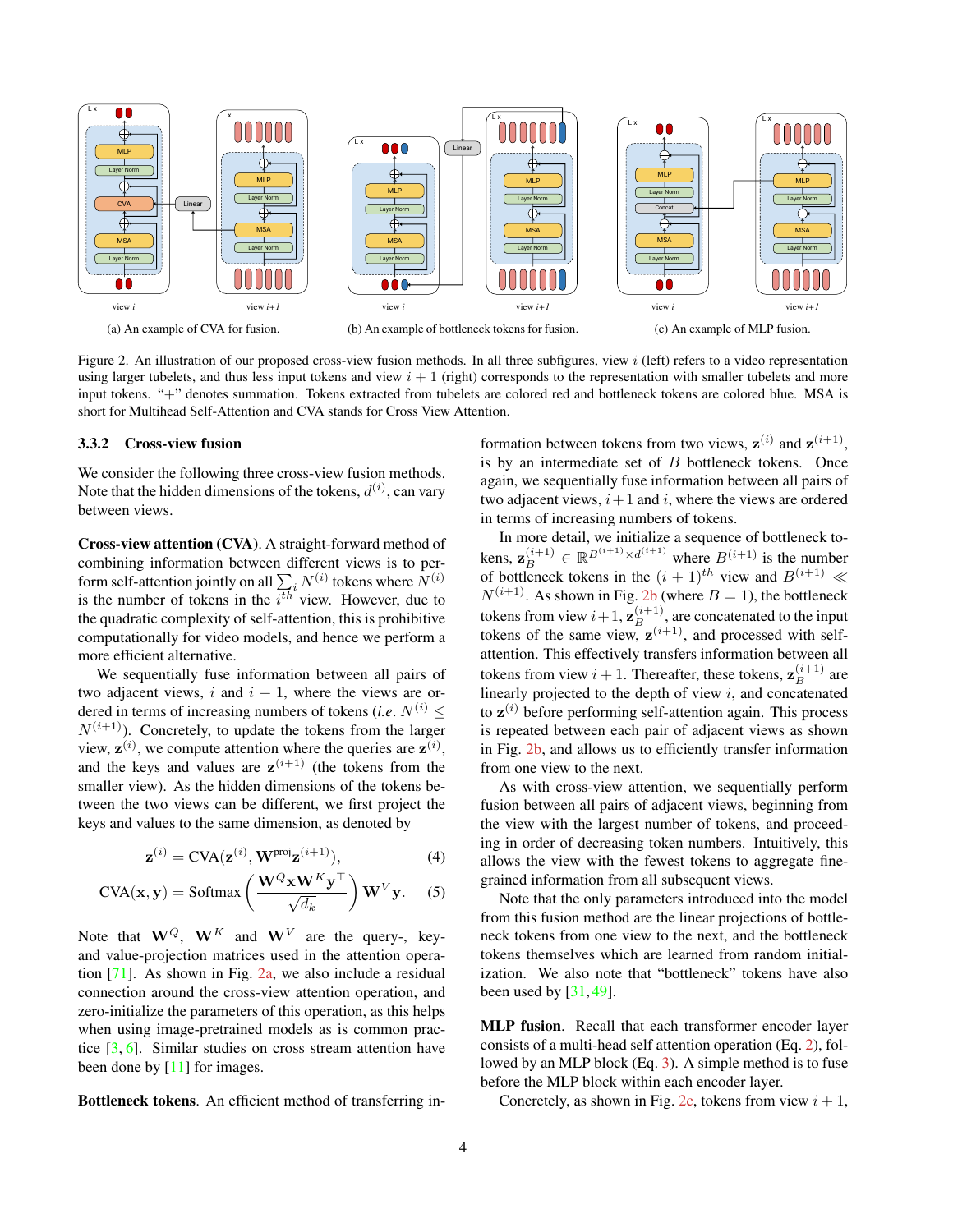<span id="page-4-1"></span> $z^{(i+1)}$  with hidden dimension  $d^{(i+1)}$  are concatenated with tokens from view i along the hidden dimension. These tokens are then fed into the MLP block of layer  $i$  and linearly projected to the depth  $d^{(i)}$ . This process is repeated between adjacent views of the network, where once again, views are ordered by increasing number of tokens per view.

Fusion locations. We note that it is not necessary to perform cross-view fusion at each layer of the cross-view encoder to transfer information among the different views, since each fusion operation has a global "receptive field" that considers all the tokens from the previous views. Furthermore, it is also possible for the encoders for each individual view to have different depths, meaning that fusion can occur between layer  $l$  of view  $i$  and layer  $l'$  of view  $j$ where  $l \neq l'$ . Therefore, we consider the fusion locations as a design choice which we perform ablation studies on.

#### <span id="page-4-0"></span>3.3.3 Global encoder

Finally, we aggregate the tokens from each of the views with the final global encoder, as shown in Fig. [1,](#page-0-0) effectively fusing information from all views after the crossview transformer. We extract the classification token from each view,  $\{z_{cls}^{(i)}\}_{i=1}^{V}$ , and process them further with another transformer encoder, following Vaswani *et al*. [\[71\]](#page-10-15), that aggregates information from all views. The resulting classification token is then mapped to one of  $C$  classification outputs, where  $C$  is the number of classes.

# 4. Experiments

### 4.1. Experimental setup

Model variants. For the backbone of each view, we consider five ViT variants, "Tiny", "Small", "Base", "Large", and "Huge". Their settings strictly follow the ones defined in BERT [\[17\]](#page-9-17) and ViT [\[18,](#page-9-18) [59\]](#page-10-20), *i.e*. number of transformer layers, number of attention heads, hidden dimensions. See Appendix [A.4](#page-12-0) for the detailed settings. For convenience, each model variant is denoted with the following abbreviations indicating the backbone size and tubelet length. For example, B/2+S/4+Ti/8 denotes a three-view model, where a "Base", "Small", and "Tiny" encoders are used to processes tokens from the views with tubelets of sizes  $16 \times 16 \times 2$ ,  $16 \times 16 \times 4$ , and  $16 \times 16 \times 8$ , respectively. Note that we omit 16 in our model abbreviations because all our models use  $16 \times 16$  as the spatial tubelet size except for the "Huge" model, which uses  $14 \times 14$ , following ViT [\[18\]](#page-9-18). All model variants use the same global encoder which follows the "Base" architecture, except that the number of heads is set to 8 instead of 12. The reason is that the hidden dimension of the tokens should be divisible by the number of heads for multi-head attention, and the number of hidden dimensions across all standard transformer architectures (from "Tiny" to "Huge" [\[18,](#page-9-18) [59\]](#page-10-20)) is divisible by 8.

Training and inference. We follow the training settings of ViViT reported in the paper and public code [\[3\]](#page-8-3), unless otherwise stated. Namely, all models are trained on 32 frames with a temporal stride of 2. We train our model using synchronous SGD with momentum of 0.9 following a cosine learning rate schedule with a linear warm up. The input frame resolution is set to be  $224 \times 224$  in both training and inference. We follow [\[3\]](#page-8-3) and apply the same data augmentation and regularization schemes  $[13,29,64,82]$  $[13,29,64,82]$  $[13,29,64,82]$  $[13,29,64,82]$ , which were used by [\[67\]](#page-10-22) to train vision transformers more effectively. During inference, we adopt the standard evaluation protocol by averaging over multiple spatial and temporal crops. The number of crops is given in the results tables. For reproducibility, we include exhaustive details in Appendix [A.3.](#page-12-1)

**Initialization.** Following previous works  $[3, 6, 51]$  $[3, 6, 51]$  $[3, 6, 51]$  $[3, 6, 51]$  $[3, 6, 51]$ , we initialize our model from a corresponding ViT model pretrained on large-scale image datasets  $[16,61]$  $[16,61]$  obtained from the public code of  $[18]$ . The initial tubelet embedding operator, E, and positional embeddings, p, have different shapes in the pretrained model and we use the same technique as [\[3\]](#page-8-3) to adapt them to initialize each view of our multiview encoder (Sec. [3.3.1\)](#page-2-5). The final global encoder (Sec. [3.3.3\)](#page-4-0) is randomly initialized.

Datasets. We report the performance of our proposed models on a diverse set of video classification datasets:

*Kinetics* [\[33\]](#page-9-14) is a collection of large-scale, high-quality datasets of 10s video clips focusing on human actions. We report results on Kinetics 400, 600, and 700, with 400, 600, and 700 classes, respectively.

*Moments in Time* [\[48\]](#page-10-25) is a collection of 800,000 labeled 3 second videos, involving people, animals, objects or natural phenomena, that capture the gist of a dynamic scene.

*Epic-Kitchens-100* [\[15\]](#page-9-26) consists of 90,000 egocentric videos, totaling 100 hours, recorded in kitchens. Each video is labeled with a "noun" and a "verb" and therefore we predict both categories using a single network with two "heads". Three accuracy scores ("noun", "verb", and "action") are commonly reported for this dataset with action accuracy being the primary metric. The "action" label is formed by selecting the top-scoring noun and verb pair.

*Something-Something V2* [\[26\]](#page-9-27) consists of more than 220,000 short video clips that show humans interacting with everyday objects. Similar objects and backgrounds appear in videos across different classes. Therefore, in contrast to other datasets, this one challenges a model's capability to distinguish classes from motion cues.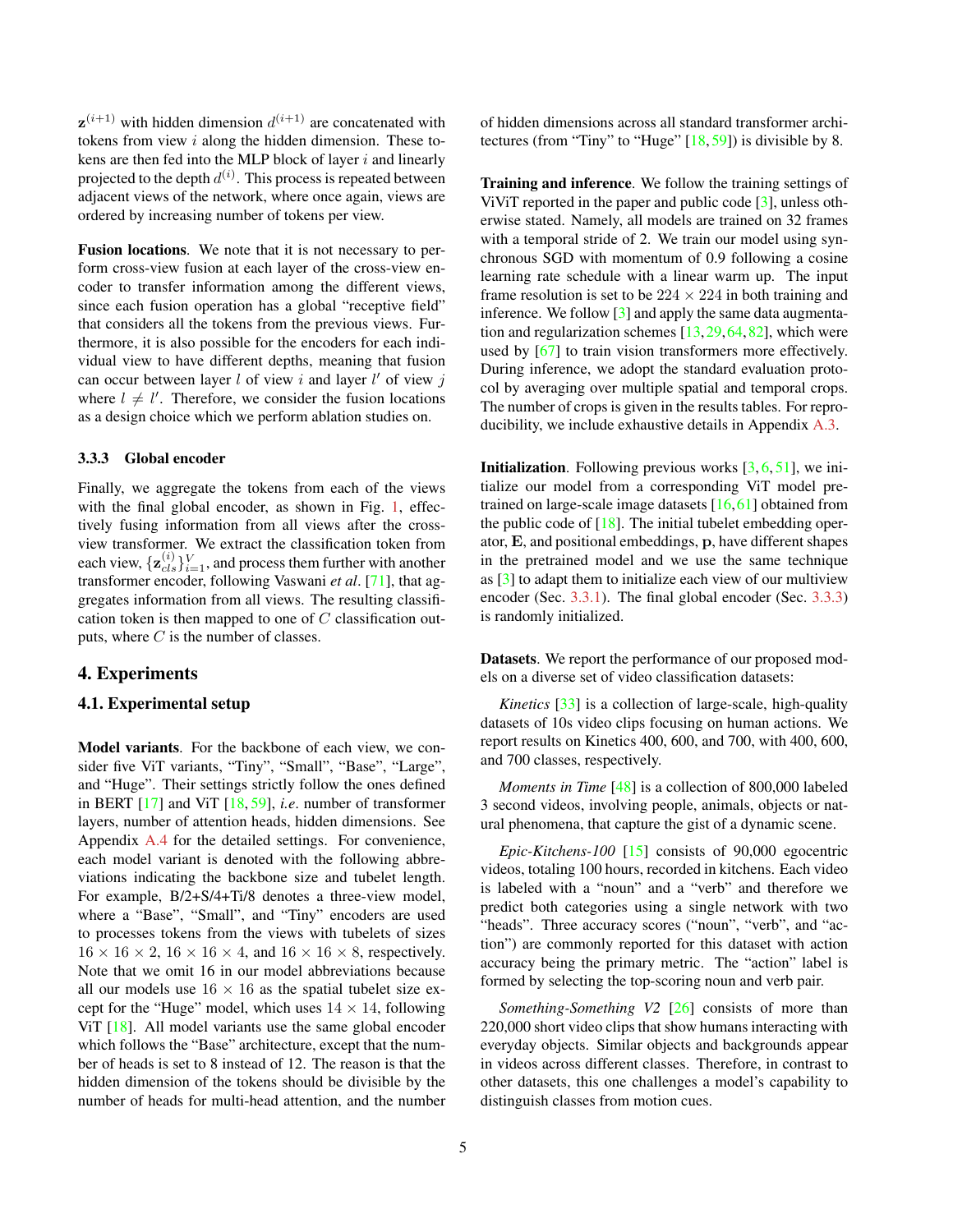<span id="page-5-1"></span>

| Model variants      | <b>GFLOPs</b> | <b>MParams</b> | $Top-1$ |
|---------------------|---------------|----------------|---------|
| $B/8+Ti/2$          | 81            | 161            | 77.3    |
| $B/2+Ti/8$          | 337           | 221            | 81.3    |
| $B/8 + S/4 + Ti/2$  | 202           | 250            | 78.5    |
| $B/2 + S/4 + Ti/8$  | 384           | 310            | 81.8    |
| $B/4 + S/8 + Ti/16$ | 195           | 314            | 811     |

<span id="page-5-0"></span>(a) Effects of different model-view assignments. (c) Comparison of different cross-view fusion methods.

| Model variants                                      | Method                          | <b>GFLOPs</b>  | <b>MParams</b> |         |        | Model variants                                   | <b>GFLOPs</b> |                |               |
|-----------------------------------------------------|---------------------------------|----------------|----------------|---------|--------|--------------------------------------------------|---------------|----------------|---------------|
|                                                     |                                 |                |                | $Top-1$ |        |                                                  |               | $Top-1$        |               |
| B/4                                                 |                                 | 145            | 173            | 78.3    | B/4    |                                                  | 78.3<br>145   |                |               |
| S/8                                                 | N/A                             | 20             | 60             | 74.1    |        | $B/4+Ti/16$                                      | 168           |                | $80.8 (+2.5)$ |
| Ti/16                                               |                                 | 3              | 13             | 67.6    |        | $B/4 + S/8 + Ti/16$                              | 195           |                | $81.1 (+2.8)$ |
|                                                     | Ensemble                        | 168            | 246            | 77.7    |        | B/4(14)                                          | 168           | $78.1(-0.2)$   |               |
|                                                     | Late fusion                     | 187            | 306            | 80.6    |        | B/4(17)                                          | 203           |                | $78.4 (+0.1)$ |
| $B/4 + S/8 + Ti/16$                                 | <b>MLP</b>                      | 202            | 323            | 80.6    |        |                                                  |               |                |               |
|                                                     | <b>Bottleneck</b>               | 188            | 306            | 81.0    |        |                                                  |               |                |               |
|                                                     | <b>CVA</b>                      | 195            | 314            | 81.1    |        | (f) Effects of applying CVA at different layers. |               |                |               |
|                                                     |                                 |                |                |         |        | <b>Fusion</b> layers                             | <b>GFLOPs</b> | <b>MParams</b> | $Top-1$       |
| (d) Comparison to SlowFast multi-resolution method. |                                 |                |                |         |        | $\Omega$                                         |               |                | 80.96         |
| Model variants                                      | <b>GFLOPs</b>                   | <b>MParams</b> | $Top-1$        |         |        | 5                                                | 195           | 314            | 81.08         |
|                                                     |                                 |                |                |         |        | 11                                               |               |                | 81.00         |
|                                                     | SlowFast (transformer backbone) |                |                |         |        |                                                  |               |                |               |
| $Slow-only(B)$                                      | 79                              | 87             | 78.0           |         |        | 0, 1                                             |               |                | 80.91         |
| Fast-only (Ti)                                      | 63                              | 6              | 74.6           |         |        | 5, 6                                             | 203           | 323            | 80.96         |
| $S$ lowfast $(B+Ti)$                                | 105<br>202                      |                | 79.7           |         | 10, 11 |                                                  |               | 80.81          |               |
| $B/4+Ti/16$ (ours)                                  | 168                             | 224            | 80.8           |         |        | 5, 11                                            |               |                | 81.14         |
|                                                     |                                 |                |                |         |        | 0, 5, 11                                         | 210           | 331            | 80.95         |

views.

(b) Effects of the same model applied to different

| Model variants      | <b>GFLOPs</b> | <b>MParams</b> | $Top-1$ |
|---------------------|---------------|----------------|---------|
| $B/4 + S/8 + Ti/16$ | 195           | 314            | 81.1    |
| $B/4 + B/8 + B/16$  | 324           | 759            | 81.1    |
| $B/2+Ti/8$          | 337           | 221            | 81.3    |
| $B/2 + B/8$         | 448           | 465            | 81.5    |
| $B/2 + S/4 + Ti/8$  | 384           | 310            | 81.8    |
| $B/2 + B/4 + B/8$   | 637           | 751            | 817     |

Table 1. Ablation studies of our method. (a) Assigning larger models to smaller tubelet sizes achieves the highest accuracy. (b) We apply the same "Base" encoder to all views, and show that there is minimal accuracy difference to the alternatives from (a), but a large increase in computation. (c) A comparison of different cross-view fusion methods, shows that Cross-View Attention (CVA) is the best. The "Ensemble" and "late fusion" baselines are detailed in the text. (d) We compare our approach to the alternate temporal multi-resolution method of  $[23]$ , implemented in the context of transformers, and show signficant improvements. (e) We achieve substantial accuracy by adding more views, and this improvement is larger than that obtained by adding more layers to a single encoder. (f) The optimal fusion layers are at the middle and late stages of the network.

### 4.2. Ablation study

We conduct ablation studies on the Kinetics 400 dataset. In all cases, the largest backbone in the multiview encoder is "Base" for faster experimentation. We report accuracies when averaging predictions across multiple spatio-temporal crops, as standard practice  $[3, 6, 10, 23]$  $[3, 6, 10, 23]$  $[3, 6, 10, 23]$  $[3, 6, 10, 23]$  $[3, 6, 10, 23]$  $[3, 6, 10, 23]$  $[3, 6, 10, 23]$ . In particular, we use  $4 \times 3$  crops, that is 4 temporal crops, with 3 spatial crops for each temporal crop. We used a learning rate of 0.1 for all experiments for 30 epochs, and used no additional regularization as done by [\[3\]](#page-8-3).

Model-view assignments. Recall that a view is a video representation in terms of tubelets, and that a larger view equates to larger tubelets (and hence fewer transformer tokens) and smaller views correspond to smaller tubelets (and thus more tokens).

We considered two model-view assignment strategies: larger models for larger views (*e.g*., B/8+Ti/2, the larger "Base" model is used to encode  $16 \times 16 \times 8$  tubelets and the smaller "Tiny" model encodes  $16 \times 16 \times 2$  tubelets) and smaller models for larger views (*e.g*., B/2+Ti/8). Table [1a](#page-5-0) shows that assigning a larger model to smaller views is superior. For example, B/2+S/4+Ti/8 scores 81.8% while B/8+S/4+Ti/2 only scores 78.5%. One may argue that this is due to the increase of the FLOPs but B/4+S/8+Ti/16 still outperforms B/8+S/4+Ti/2 by a large margin under similar FLOPs. Our explanation is that larger views capture the gist of the scene, which requires less complexity to learn while the details of the scene are encapsulated by smaller views so a larger-capacity model is needed.

Another strategy is to assign the same model to all views. Table [1b](#page-5-0) shows that in all three examples there is little difference between assigning a "Base" model and assigning a "Small" or "Tiny" model to larger views. This result is surprising yet beneficial since we can reduce the complexity of the model at almost no cost of accuracy.

(e) Effects of increasing number of views.

What is the best cross-view fusion method?. Table [1c](#page-5-0) shows the comparison of different fusion methods on a three-view model. We use one late fusion and an ensemble approach as the baselines. "Ensemble" simply sums the probabilities produced from each view, where the models from each view are trained separately. We also tried summing up the logits and majority voting but both obtained worse results. This method actually decreases the performance compared to the B/4 model since "Small" and "Tiny" models perform not comparably well. "Late fusion" concatenates the final embeddings produced by the transformer encoder from each view without any cross-view operations before feeding it into the global encoder. It improves the B/4 model from 78.3% to 80.6%. All of our fusion methods except MLP outperform the baselines while CVA is the best overall. Based on this observation, we choose CVA as the fusion method for all subsequent experiments. MLP fusion is the worst performing method of the three and we think it is because concatenation in the MLP blocks introduces additional channels that have to be randomly initialized, making model optimization more difficult.

Effect of the number of views. Table [1e](#page-5-0) shows perfor-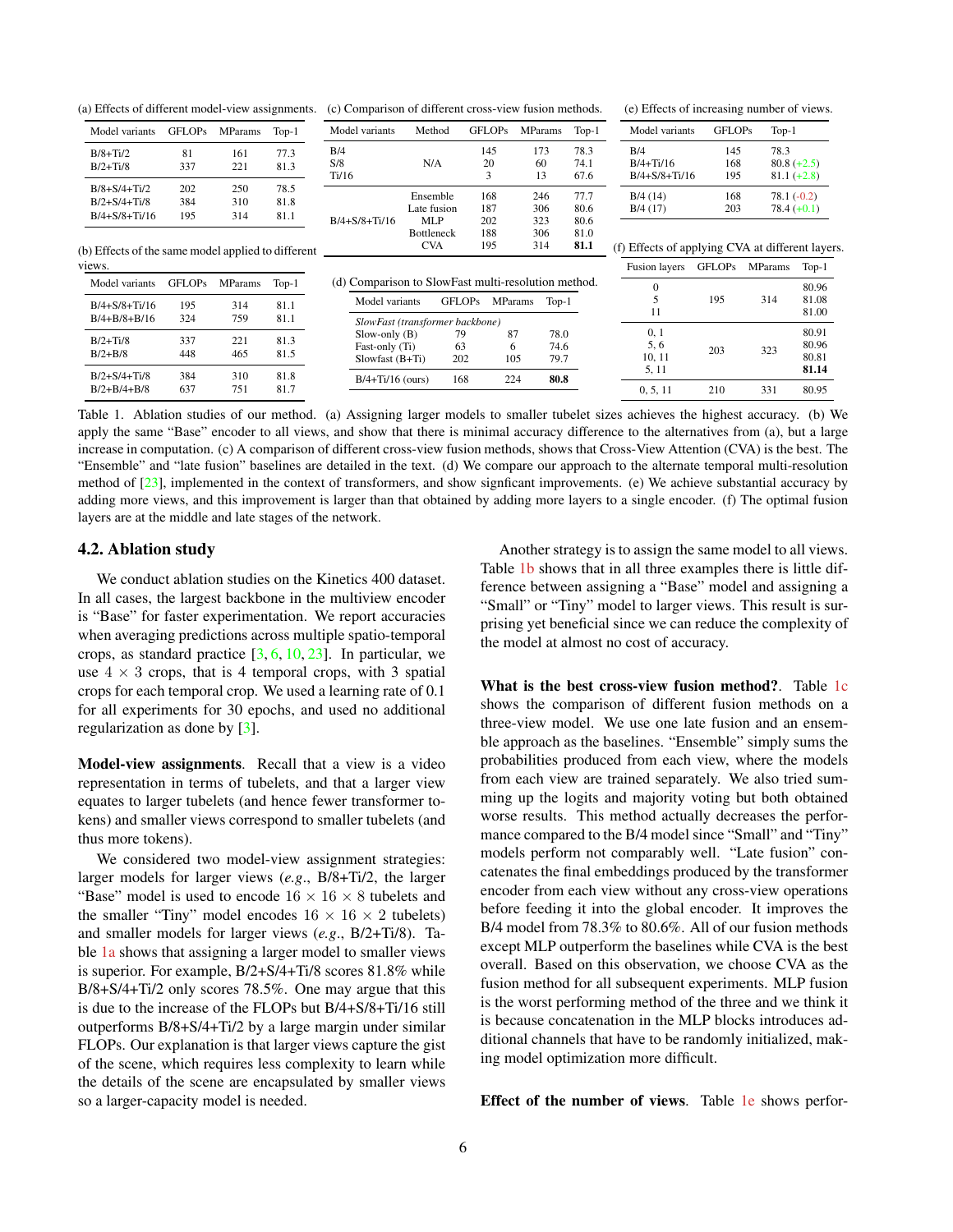<span id="page-6-1"></span><span id="page-6-0"></span>

(a) Accuracy[%] - GFLOPs comparison between MTV and ViViT-FE.

(b) Accuracy[%] - Throughput comparison between MTV and ViViT-FE.

Figure 3. Accuracy/computation trade-off between ViViT-FE [\[3\]](#page-8-3) (blue) and our MTV (red). Figure [3a](#page-6-0) shows that MTV is consistently better and requires less FLOPs than ViViT-FE to achieve higher accuracy across different model scales (shown by the dotted green arrows pointing upper-left). With additional FLOPs, MTV shows larger accuracy gains (shown by the dotted green arrows pointing upper-right). Similarly, Fig. [3b](#page-6-0) shows that MTV can have higher throughput than ViVIT-FE, whilst still improving its accuracy, across all model scales. All speed comparisons are measured with the same hardware (Cloud TPU-v4), whilst the accuracy is computed from  $4 \times 3$  view testing.

mance on Kinetics-400 as we increase the number of views. With two views we achieve a  $+2.5\%$  in Top-1 accuracy over the baseline B/4 model. As we increase to three views, the improvement widens to 2.8%. Furthermore, we show that such improvement is non-trivial. For example, we also train a 14-layer and a 17-layer variants of the "Base" model. They share similar FLOPs with our two-view and threeview counterparts but their performance remains similar to that of the baseline.

Which layers to apply cross-view fusion?. Motivated by Tab. [1c,](#page-5-0) we fix the fusion method to CVA, and vary the locations and number of layers where we apply CVA, when using a three-view B+S+Ti model (each encoder thus has 12 layers) in Tab. [1f.](#page-5-0) The choices are in the early-, mid-, and late-stages of the transformer encoders and the number of fusion layers is set to be one and two. When using one fusion layer, the best location for fusion is mid followed by late, then early. Adding more fusion layers in the same stage does not improve the performance but combining mid and late fusion improves the performance. For example, fusion at 5th and 11th layers achieve the best result. Based on this observation, we set the fusion layers to be  $\{11, 23\}$  for L+B+S+Ti and  $\{11, 23, 31\}$  for H+B+S+Ti model variants, respectively, in subsequent experiments.

Comparison to SlowFast. SlowFast [\[23\]](#page-9-6) proposes a twostream CNN architecture that takes frames sampled at two different frame rates. The "Slow" pathway, built with a larger encoder, processes the low frame rate stream to capture the semantics of the scene while the "Fast" pathway that takes in high frame rate inputs is used to capture motion information. To make a fair comparison, we implement  $[23]$ in the context of transformers where we use "Base" and "Tiny" models as the encoders for the Slow and Fast paths respectively and use CVA for lateral connections. The Slow path takes four frames as inputs sampled with a temporal stride of 16 and the Fast path takes 16 frames sampled with a stride of 4. As SlowFast captures multiscale temporal information by varying the frame rate to the two streams, the temporal duration for the tubelets is set to 1 in this case. Ta-ble [1c](#page-5-0) shows that our method is significantly more accurate than the SlowFast method whilst also using fewer FLOPs.

#### 4.3. Comparison to the state of the art

We compare to the state-of-the-art across six different datasets. We evaluate models with four temporal- and three spatial-views per video clip, following [\[3\]](#page-8-3). To make the notation more concise, we now use MTV-B to refer to B/2+S/4+Ti/8, MTV-L to refer to L/2+B/4+S/8+Ti/16 and MTV-H to refer to H/2+B/4+S/8+Ti/16. Except for Kinetics, all our models start from a Kinetics 400 checkpoint and then are fine-tuned on the target datasets following [\[3,](#page-8-3) [21,](#page-9-21) [51\]](#page-10-23).

Accuracy/computation trade-offs. Figure [3](#page-6-0) compares our proposed MTV to its single-view counterpart, ViViT Factorized Encoder (FE) [\[3\]](#page-8-3) at every model scale on Kinetics 400. We compare to ViViT-FE using tubelets with a temporal dimension of  $t = 2$ , as the authors obtained the best performance with this.

We can control the complexity of MTV by increasing or decreasing t used in each view. For example, increasing  $t$  from 2 to 4 for the smallest view (and proportionally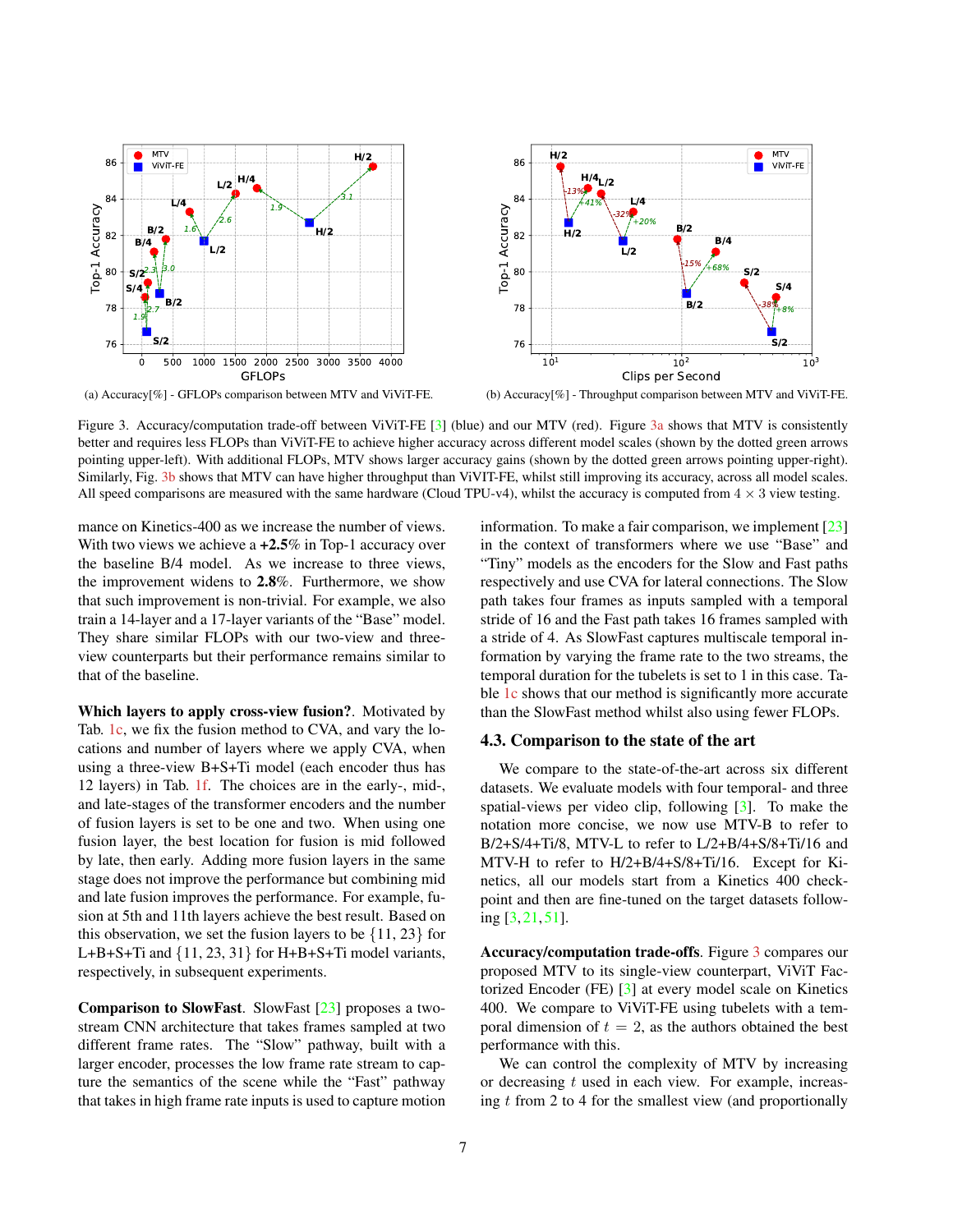<span id="page-7-1"></span><span id="page-7-0"></span>Table 2. Comparisons to state-of-the-art. For "views",  $x \times y$  denotes x temporal views and y spatial views. We report the total TFLOPs to process all spatio-temporal views. We use shorter notation, MTV-B, L, H to denote variants, B/2+S/4+Ti/8, L/2+B/4+S/8+Ti/16, and H/2+B/4+S/8+Ti/16, respectively. Models use a spatial resolution of  $224 \times 224$ , unless explicitly stated by MTV (xp), which refers to a spatial resolution of  $x \times x$ . Models are pretrained on ImageNet-21K unless explicitly stated in parenthesis.

| (a) Kinetics 400                                                                                  |                                      |                                                  | $(b)$ Kinetics $600$                                                             |                                                               |                                                                                                     | $(d)$ Kinetics $700$                 |                                                                                   |                                                                                              |                                      |                                      |                                                  |
|---------------------------------------------------------------------------------------------------|--------------------------------------|--------------------------------------------------|----------------------------------------------------------------------------------|---------------------------------------------------------------|-----------------------------------------------------------------------------------------------------|--------------------------------------|-----------------------------------------------------------------------------------|----------------------------------------------------------------------------------------------|--------------------------------------|--------------------------------------|--------------------------------------------------|
| Method                                                                                            |                                      | Top 1 Top 5                                      | <b>Views</b>                                                                     | <b>TFLOPs</b>                                                 | Method                                                                                              | Top 1                                | Top 5                                                                             |                                                                                              | Top 1                                |                                      | Top 5                                            |
| <b>TEA [40]</b><br>TSM-ResNeXt-101 [41]<br><b>I3D NL [74]</b><br>VidTR-L [83]                     | 76.1<br>76.3<br>77.7<br>79.1         | 92.5<br>$\overline{\phantom{a}}$<br>93.3<br>93.9 | $10 \times 3$<br>$10 \times 3$<br>$10 \times 3$                                  | 2.10<br>L.<br>10.77<br>10.53                                  | SlowFast R101-NL [23]<br>X3D-XL [22]<br>TimeSformer-L [6]<br>MFormer-HR [51]<br>ViViT-L FE [3]      | 81.8<br>81.9<br>82.2<br>82.7<br>82.9 | 95.1<br>95.5<br>95.6<br>96.1<br>94.6                                              | VidTR-L [83]<br>SlowFast R101 [23]<br>MoViNet-A6 $[35]$<br><b>MTV-L</b>                      | 70.2<br>71.0<br>72.3<br>75.2         |                                      | 89.6<br>$\overline{\phantom{0}}$<br>91.7         |
| LGD-3D R101 [52]<br>SlowFast R101-NL [23]<br>X3D-XXL [22]<br>OmniSource [20]<br>TimeSformer-L [6] | 79.4<br>79.8<br>80.4<br>80.5<br>80.7 | 94.4<br>93.9<br>94.6<br>94.4<br>94.7             | $\overline{\phantom{0}}$<br>$10 \times 3$<br>$10 \times 3$<br>÷.<br>$1 \times 3$ | 7.02<br>5.82<br>$\overline{\phantom{m}}$<br>7.14              | <b>MViT-B</b> [21]<br>MoViNet-A6 $[35]$<br><b>MTV-B</b><br>$MTV-B (320p)$                           | 83.8<br>84.8<br>83.6<br>84.0         | 96.3<br>96.5<br>96.1<br>96.2                                                      | CoVeR (JFT-3B) [81]<br><b>MTV-H (JFT)</b><br><b>MTV-H (WTS)</b><br>MTV-H (WTS 280p)          | 79.8<br>78.0<br>82.2<br>83.4         |                                      | $\overline{\phantom{a}}$<br>93.3<br>95.7<br>96.2 |
| MFormer-HR [51]<br>$MViT-B [21]$                                                                  | 81.1<br>81.2                         | 95.2<br>95.1                                     | $10 \times 3$<br>$3\times3$                                                      | 28.76<br>4.10                                                 | R3D-RS (WTS) [19]<br>ViViT-H $[3]$ (JFT)<br>TokenLearner-L/10 [55] (JFT)                            | 84.3<br>85.8<br>86.3                 | $\equiv$<br>96.5<br>97.0                                                          | (e) Epic-Kitchens-100 Top 1 accuracy<br>Method                                               | Action                               | Verb                                 | Noun                                             |
| MoViNet-A6 $[35]$<br>ViViT-L FE [3]<br><b>MTV-B</b><br>$MTV-B (320p)$                             | 81.5<br>81.7<br>81.8<br>82.4         | 95.3<br>93.8<br>95.0<br>95.2                     | $1 \times 1$<br>$1 \times 3$<br>$4 \times 3$<br>$4 \times 3$                     | 0.39<br>11.94<br>4.79<br>11.16                                | Florence [79] (FLD-900M)<br>CoVeR (JFT-3B) [81]<br>MTV-L (JFT)<br>MTV-H (JFT)<br><b>MTV-H (WTS)</b> | 87.8<br>87.9<br>85.4<br>86.5<br>89.6 | 97.8<br>$\equiv$<br>96.7<br>97.3<br>98.3                                          | ViViT-L FE $[3]$<br>MFormer-HR $[51]$<br>MoViNet-A6 $[35]$<br><b>MTV-B</b><br>$MTV-B (320p)$ | 44.0<br>44.5<br>47.7<br>46.7<br>48.6 | 66.4<br>67.0<br>72.2<br>67.8<br>68.0 | 56.8<br>58.5<br>57.3<br>60.5<br>63.1             |
| Methods with web-scale pretraining<br>VATT-L [2] (HowTo100M)                                      | 82.1                                 | 95.5                                             | $4 \times 3$                                                                     | 29.80                                                         | $MTV-H (WTS 280p)$                                                                                  | 90.3                                 | 98.5                                                                              | MTV-B (WTS 280p)                                                                             | 50.5                                 | 69.9                                 | 63.9                                             |
| ip-CSN-152 [69] (IG)<br>R3D-RS (WTS) [19]                                                         | 82.5<br>83.5                         | 95.3<br>$\equiv$                                 | $10 \times 3$<br>$10 \times 3$                                                   | 3.27<br>9.21                                                  | (c) Something-Something v2                                                                          |                                      |                                                                                   | (f) Moments in Time                                                                          |                                      |                                      |                                                  |
| OmniSource $[20]$ (IG)<br>$ViViT-H [3] (JFT)$                                                     | 83.6<br>84.9                         | 96.0<br>95.8                                     | $\overline{\phantom{0}}$<br>$4 \times 3$                                         | $\overline{\phantom{m}}$<br>47.77                             | Method                                                                                              | Top 1                                | Top 5                                                                             |                                                                                              | Top 1                                |                                      | Top 5                                            |
| TokenLearner-L/10 [55] (JFT)<br>Florence [79] (FLD-900M)<br>CoVeR (JFT-3B) [81]                   | 85.4<br>86.5<br>87.2                 | 96.3<br>97.3<br>$\equiv$                         | $4 \times 3$<br>$4 \times 3$<br>$1 \times 3$                                     | 48.91<br>$\overline{\phantom{0}}$<br>$\overline{\phantom{0}}$ | SlowFast R50 [23,77]<br>TimeSformer-HR [6]<br><b>VidTR</b> [83]<br>ViViT-L FE $[3]$                 | 61.7<br>62.5<br>63.0<br>65.9         | $\overline{\phantom{m}}$<br>$\qquad \qquad -$<br>$\overline{\phantom{m}}$<br>89.9 | AssembleNet-101 [56]<br>ViViT-L FE $[3]$<br>MoViNet-A6 <sup>[35]</sup><br><b>MTV-L</b>       | 34.3<br>38.5<br>40.2<br>41.7         |                                      | 62.7<br>64.1<br>$\overline{\phantom{0}}$<br>69.7 |
| <b>MTV-L (JFT)</b><br>MTV-H (JFT)<br>MTV-H (WTS)<br>$MTV-H$ (WTS 280p)                            | 84.3<br>85.8<br>89.1<br>89.9         | 96.3<br>96.6<br>98.2<br>98.3                     | $4 \times 3$<br>$4 \times 3$<br>$4 \times 3$<br>$4 \times 3$                     | 18.05<br>44.47<br>44.47<br>73.57                              | <b>MViT</b> [21]<br>MFormer-L $[51]$<br><b>MTV-B</b><br>$MTV-B (320p)$                              | 67.7<br>68.1<br>67.6<br>68.5         | 90.9<br>91.2<br>90.1<br>90.4                                                      | VATT-L (HT100M) [2]<br>MTV-H (JFT)<br><b>MTV-H(WTS)</b><br>MTV-H (WTS 280p)                  | 41.1<br>44.0<br>45.6<br>47.2         |                                      | 67.7<br>70.2<br>74.7<br>75.7                     |

increasing  $t$  for all other views) will roughly reduce the input tokens by half for each view, and thus halve the total FLOPs for processing each input. Our method with  $t = 4$ for the smallest view consistently achieves higher accuracy than ViViT-FE at every complexity level while using fewer FLOPs, indicated by the green arrows pointing to the upperleft in Fig. [3a.](#page-6-0) This further validates that processing more views in parallel enables us to achieve larger accuracy improvements than increasing the number of input tokens. If we set  $t = 2$  as in ViViT-FE, we use additional FLOPs, but increase significantly in accuracy too, as indicated by the green arrow pointing to the upper-right in Fig. [3a.](#page-6-0)

Furthermore, note how our B/2 model (transformer depth of 12 layers) outperforms ViViT-L/2 (24 layers), whilst using less FLOPs. Similarly, our L/2 model outperforms ViViT-H/2. This shows that we can achieve greater accuracy improvements by processing multiple views in parallel than by increasing the depth for processing a single view.

Finally, note that Fig. [3b](#page-6-0) shows that our conclusions are also consistent when using the inference time to measure our model's efficiency. Appendix [A.1](#page-12-2) also shows that these trends also hold when using an unfactorized [\[3\]](#page-8-3) backbone architecture of ViViT and MTV.

Kinetics. We compare to methods that are pretrained on

ImageNet-1K, ImageNet-21K [\[16\]](#page-9-9) and those that do not utilize pretraining at all in the first part of Tab. [2.](#page-7-0) In the second part of the tables, we compare to methods that are pretrained on web-scale datasets such as Instagram 65M [\[25\]](#page-9-33), JFT-300M [\[61\]](#page-10-24), JFT-3B [\[80\]](#page-11-6), WTS [\[60\]](#page-10-30), Florence [\[79\]](#page-11-4) or HowTo100M [\[47\]](#page-10-31). Observe that we achieve state-of-the-art results both with and without web-scale pretraining.

On Kinetics 400, our ImageNet-21K pretrained "Base" model improves the "Large" ViViT-FE model [\[3\]](#page-8-3), which corresponds to a deeper, single-view equivalent of our model by 0.1% and 1.2% in Top-1 and Top-5 accuracy, whilst using 40% of the total FLOPs. Our higher resolution version improves further by 0.7% and 1.4% while still using slightly fewer FLOPs. On Kinetics 600, our "Base" model scores second to [\[35\]](#page-9-31) whose model structure is derived using architecture search on Kinetics 600 itself. We show significant improvements over [\[35\]](#page-9-31) on both Kinetics 400 and 700 for which the architecture of [\[35\]](#page-9-31) was not directly optimized for.

When using additional JFT-300M pretraining, our "Huge" model outperforms other recent transformer models using the same pretraining dataset  $[3,55]$  $[3,55]$ . And when we utilize the Weak Textual Supervision (WTS) dataset of [\[60\]](#page-10-30) for pre-training, we substantially advance the best reported results on Kinetics: On Kinetics 400, we achieve a Top-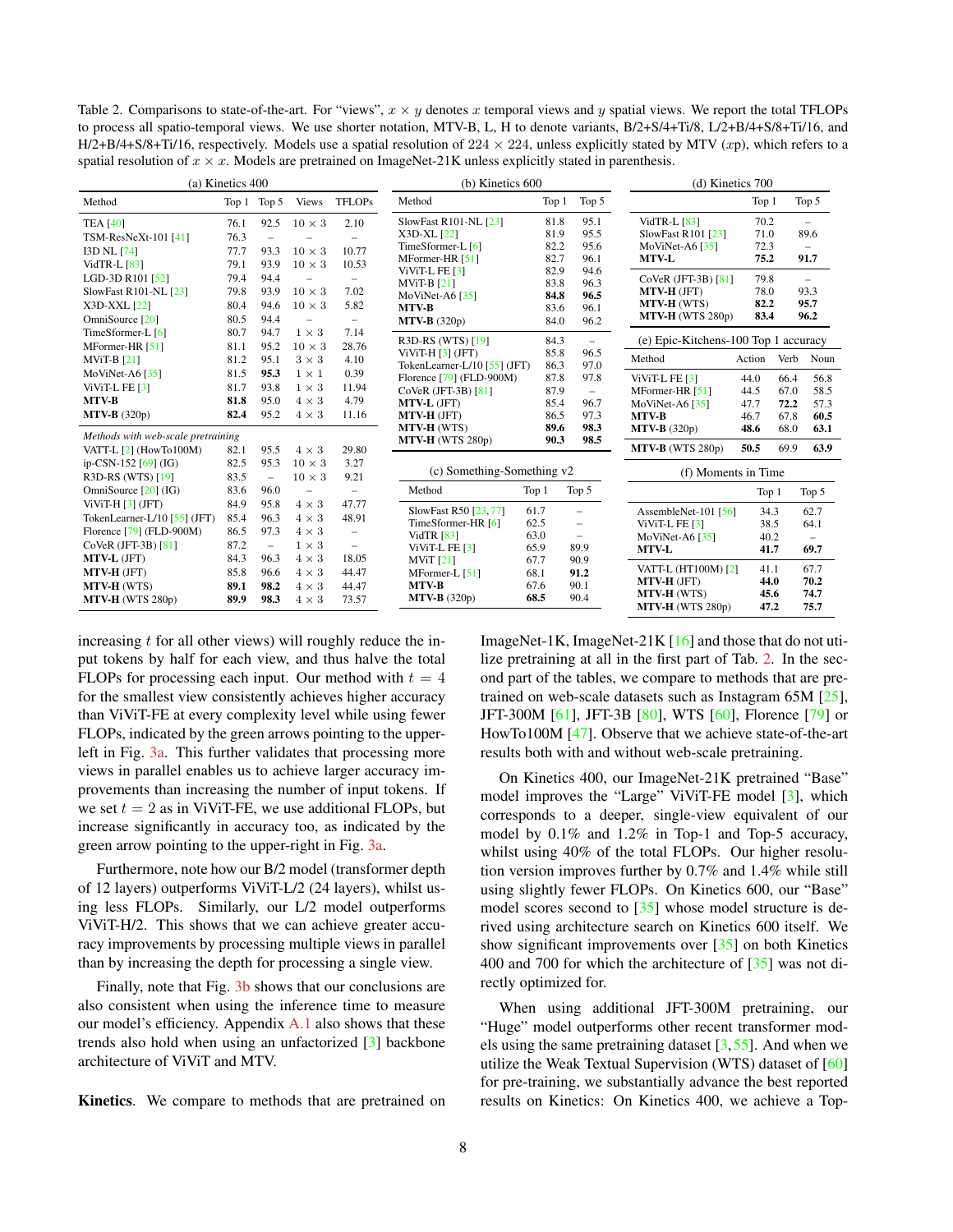<span id="page-8-12"></span>1 accuracy of 89.9%, which improves upon the previous highest result (CoVeR [\[81\]](#page-11-5)) by 2.7%. Similarly, on Kinetics 600, we achieve a Top-1 of 90.3%, which is an absolute improvement of 2.4% on [\[81\]](#page-11-5). On Kinetics 700, we achieve 83.4%, which improves even further by 3.6% over [\[81\]](#page-11-5). We also improve upon R3D-RS [\[19\]](#page-9-32), which also used WTS pretraining, by 6.4% and 6.0% on Kinetics-400 and -600.

Epic-Kitchens-100. Following the standard protocol [\[15\]](#page-9-26), we report Top-1 action-, verb- and noun-accuracies with action accuracy being the primary metric. Our results are averaged over  $4 \times 1$  crops as additional spatial crops did not help. Both our MTV-B and MTV-B(320p) significantly improve the previous state-of-the-art on noun classes, and MTV-B(320p) achieves a new state-of-the-art of 48.6% on actions. With WTS pretraining and increasing resolution, we improved the results to 50.5%. We found that additional data augmentation (detailed in Appendix [A.3\)](#page-12-1) has to be used to achieve good performance (as also observed by  $[3, 51]$  $[3, 51]$  $[3, 51]$  as this is the smallest dataset of all six with 67,000 training examples.

Something-Something V2. This dataset consists of class labels such as "move to left" and "pointing to right" [\[26\]](#page-9-27). As the model needs to explicitly reason about direction, we do not perform random horizontal or vertical flipping as data augmentation on this dataset as also done by [\[21\]](#page-9-21). We improve substantially over ViViT-L-FE [\[3\]](#page-8-3), which corresponds to a deeper single-view equivalent of our model by 2.6%, and also improve upon MFormer [\[51\]](#page-10-23) by 0.4%.

Moments in Time. Our MTV-L model significantly improves over the previous state-of-the-art [\[35\]](#page-9-31) by 1.5% in Top-1 accuracy. Moreover, our model with ImageNet-21K pretraining even outperforms VATT [\[2\]](#page-8-11), which was pretrained on HowTo100M [\[47\]](#page-10-31), a dataset consisting of around 100M video clips. When using WTS pre-training, we improve our accuracy even further, achieving 47.2%.

## 5. Conclusion

We have presented a simple method for capturing multiresolution temporal context in transformer architectures, based on processing multiple "views" of the input video in parallel. We have demonstrated that our approach performs better, in terms of accuracy/computation trade-offs than increasing the depth of current single-view architectures. Furthermore, we have achieved state-of-the-art results on six popular video classification datasets. These results were then further improved with large-scale pretraining  $[60, 61]$  $[60, 61]$  $[60, 61]$ .

Limitations and future work. Although we have improved upon the state-of-the-art, there is still a large room for improvement on datasets other than Kinetics. Furthermore, we have relied on models pretrained on large image- or videodatasets for initialization. Reducing this dependence on supervised pretraining is a clear avenue of future research. We have conducted thorough ablations on standard transformer architectures  $[3, 18]$  $[3, 18]$  $[3, 18]$ , and will investigate if our approach is complementary to recent, spatial-pyramid based multiscale transformer encoders such as MViT [\[21\]](#page-9-21) and Swin [\[44\]](#page-9-4).

Societal impact. Video classification models can be used in a wide range of applications. We are unaware of all potential applications, but are mindful that each application has its own merits, and that also depends on the intentions of the individuals building and using these systems. We also note that training datasets may contain biases that models trained on them are unsuitable for certain applications.

# References

- <span id="page-8-8"></span>[1] Edward H Adelson, Charles H Anderson, James R Bergen, Peter J Burt, and Joan M Ogden. Pyramid methods in image processing. *RCA engineer*, 29(6):33–41, 1984. [2](#page-1-0)
- <span id="page-8-11"></span>[2] Hassan Akbari, Linagzhe Yuan, Rui Qian, Wei-Hong Chuang, Shih-Fu Chang, Yin Cui, and Boqing Gong. Vatt: Transformers for multimodal self-supervised learning from raw video, audio and text. In *NeurIPS*, 2021. [8,](#page-7-1) [9](#page-8-12)
- <span id="page-8-3"></span>[3] Anurag Arnab, Mostafa Dehghani, Georg Heigold, Chen Sun, Mario Lučić, and Cordelia Schmid. Vivit: A video vision transformer. In *ICCV*, 2021. [2,](#page-1-0) [3,](#page-2-6) [4,](#page-3-2) [5,](#page-4-1) [6,](#page-5-1) [7,](#page-6-1) [8,](#page-7-1) [9,](#page-8-12) [13,](#page-12-3) [14](#page-13-0)
- <span id="page-8-2"></span>[4] Anurag Arnab, Chen Sun, and Cordelia Schmid. Unified graph structured models for video understanding. In *ICCV*, 2021. [1,](#page-0-1) [3](#page-2-6)
- <span id="page-8-10"></span>[5] Jimmy Lei Ba, Jamie Ryan Kiros, and Geoffrey E Hinton. Layer normalization. In *arXiv preprint arXiv:1607.06450*, 2016. [3](#page-2-6)
- <span id="page-8-7"></span>[6] Gedas Bertasius, Heng Wang, and Lorenzo Torresani. Is space-time attention all you need for video understanding? In *ICML*, 2021. [2,](#page-1-0) [4,](#page-3-2) [5,](#page-4-1) [6,](#page-5-1) [8](#page-7-1)
- <span id="page-8-9"></span>[7] Jean-Yves Bouguet et al. Pyramidal implementation of the affine lucas kanade feature tracker description of the algorithm. *Intel corporation*, 5(1-10):4, 2001. [2](#page-1-0)
- <span id="page-8-6"></span>[8] Tom B Brown, Benjamin Mann, Nick Ryder, Melanie Subbiah, Jared Kaplan, Prafulla Dhariwal, Arvind Neelakantan, Pranav Shyam, Girish Sastry, Amanda Askell, et al. Language models are few-shot learners. In *NeurIPS*, 2020. [2](#page-1-0)
- <span id="page-8-0"></span>[9] Peter J Burt and Edward H Adelson. The laplacian pyramid as a compact image code. In *Readings in computer vision*, pages 671–679. Elsevier, 1987. [1,](#page-0-1) [2](#page-1-0)
- <span id="page-8-5"></span>[10] Joao Carreira and Andrew Zisserman. Quo vadis, action recognition? a new model and the kinetics dataset. In *CVPR*, 2017. [2,](#page-1-0) [6](#page-5-1)
- <span id="page-8-1"></span>[11] Chun-Fu Chen, Quanfu Fan, and Rameswar Panda. Crossvit: Cross-attention multi-scale vision transformer for image classification. In *ICCV*, 2021. [1,](#page-0-1) [2,](#page-1-0) [4](#page-3-2)
- <span id="page-8-4"></span>[12] François Chollet. Xception: Deep learning with depthwise separable convolutions. In *CVPR*, 2017. [2](#page-1-0)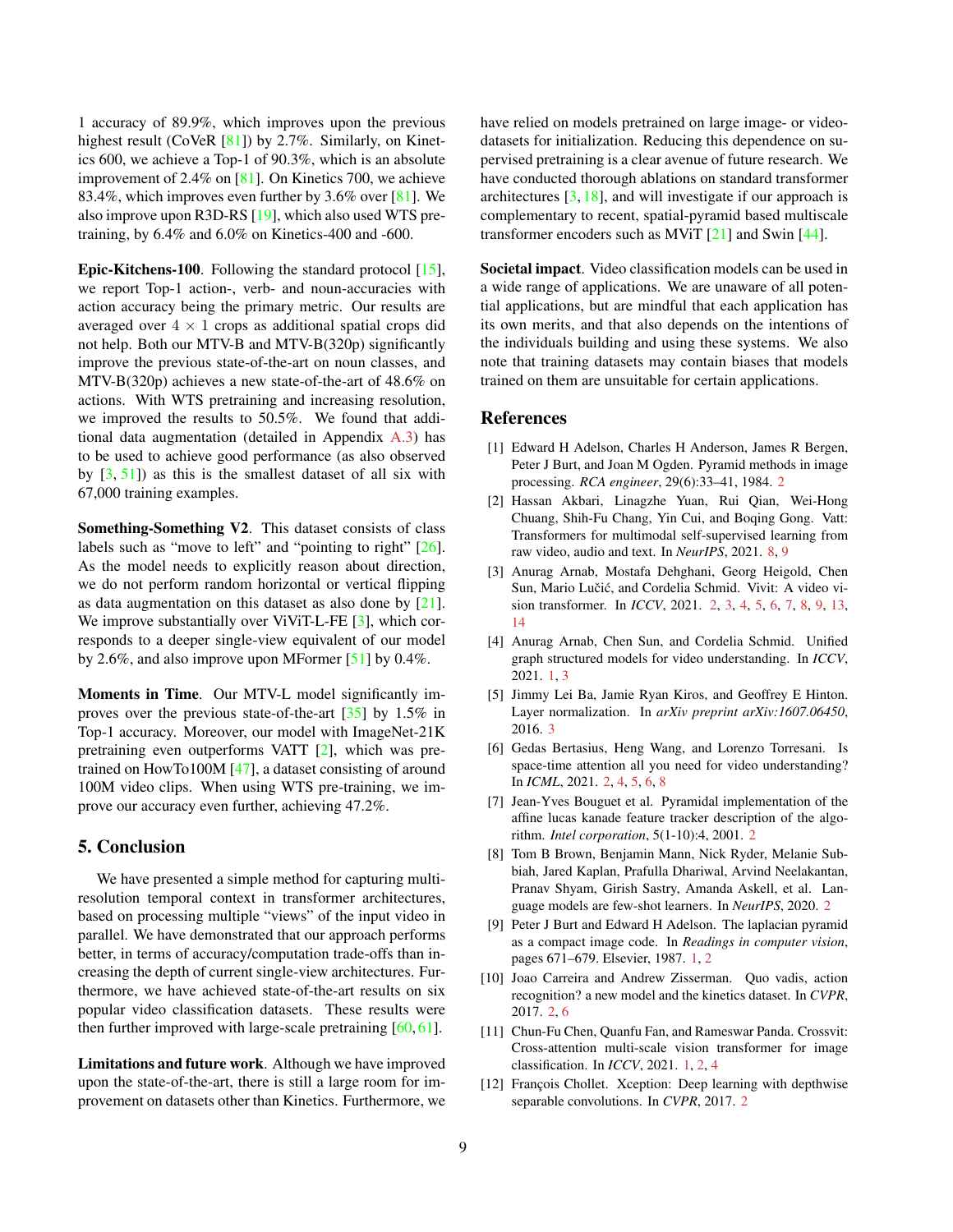- <span id="page-9-24"></span>[13] Ekin D. Cubuk, Barret Zoph, Jonathon Shlens, and Quoc V. Le. Randaugment: Practical automated data augmentation with a reduced search space. In *NeurIPS*, 2020. [5,](#page-4-1) [15](#page-14-0)
- <span id="page-9-0"></span>[14] Navneet Dalal and Bill Triggs. Histograms of oriented gradients for human detection. In *CVPR*, 2005. [1](#page-0-1)
- <span id="page-9-26"></span>[15] Dima Damen, Hazel Doughty, Giovanni Maria Farinella, , Antonino Furnari, Jian Ma, Evangelos Kazakos, Davide Moltisanti, Jonathan Munro, Toby Perrett, Will Price, and Michael Wray. Rescaling egocentric vision: Collection, pipeline and challenges for epic-kitchens-100. In *IJCV*, 2021. [5,](#page-4-1) [9](#page-8-12)
- <span id="page-9-9"></span>[16] Jia Deng, Wei Dong, Richard Socher, Li-Jia Li, Kai Li, and Li Fei-Fei. Imagenet: A large-scale hierarchical image database. In *CVPR*, 2009. [2,](#page-1-0) [5,](#page-4-1) [8](#page-7-1)
- <span id="page-9-17"></span>[17] Jacob Devlin, Ming-Wei Chang, Kenton Lee, and Kristina Toutanova. Bert: Pre-training of deep bidirectional transformers for language understanding. In *NAACL*, 2019. [2,](#page-1-0) [3,](#page-2-6) [5,](#page-4-1) [13](#page-12-3)
- <span id="page-9-18"></span>[18] Alexey Dosovitskiy, Lucas Beyer, Alexander Kolesnikov, Dirk Weissenborn, Xiaohua Zhai, Thomas Unterthiner, Mostafa Dehghani, Matthias Minderer, Georg Heigold, Sylvain Gelly, Jakob Uszkoreit, and Neil Houlsby. An image is worth 16x16 words: Transformers for image recognition at scale. In *ICLR*, 2021. [2,](#page-1-0) [3,](#page-2-6) [5,](#page-4-1) [9,](#page-8-12) [13](#page-12-3)
- <span id="page-9-32"></span>[19] Xianzhi Du, Yeqing Li, Yin Cui, Rui Qian, Jing Li, and Irwan Bello. Revisiting 3d resnets for video recognition. In *arXiv preprint arXiv:2109.01696*, 2021. [8,](#page-7-1) [9](#page-8-12)
- <span id="page-9-30"></span>[20] Haodong Duan, Yue Zhao, Yuanjun Xiong, Wentao Liu, and Dahua Lin. Omni-sourced webly-supervised learning for video recognition. In *ECCV*, 2020. [8](#page-7-1)
- <span id="page-9-21"></span>[21] Haoqi Fan, Bo Xiong, Karttikeya Mangalam, Yanghao Li, Zhicheng Yan, Jitendra Malik, and Christoph Feichtenhofer. Multiscale vision transformers. In *ICCV*, 2021. [2,](#page-1-0) [7,](#page-6-1) [8,](#page-7-1) [9](#page-8-12)
- <span id="page-9-16"></span>[22] Christoph Feichtenhofer. X3d: Expanding architectures for efficient video recognition. In *CVPR*, 2020. [2,](#page-1-0) [8](#page-7-1)
- <span id="page-9-6"></span>[23] Christoph Feichtenhofer, Haoqi Fan, Jitendra Malik, and Kaiming He. Slowfast networks for video recognition. In *ICCV*, 2019. [1,](#page-0-1) [2,](#page-1-0) [6,](#page-5-1) [7,](#page-6-1) [8](#page-7-1)
- <span id="page-9-15"></span>[24] Christoph Feichtenhofer, Axel Pinz, and Richard Wildes. Spatiotemporal residual networks for video action recognition. In *NeurIPS*, 2016. [2](#page-1-0)
- <span id="page-9-33"></span>[25] Deepti Ghadiyaram, Du Tran, and Dhruv Mahajan. Largescale weakly-supervised pre-training for video action recognition. In *CVPR*, 2019. [8](#page-7-1)
- <span id="page-9-27"></span>[26] Raghav Goyal, Samira Ebrahimi Kahou, Vincent Michalski, Joanna Materzynska, Susanne Westphal, Heuna Kim, Valentin Haenel, Ingo Fruend, Peter Yianilos, Moritz Mueller-Freitag, et al. The" something something" video database for learning and evaluating visual common sense. In *ICCV*, 2017. [5,](#page-4-1) [9](#page-8-12)
- <span id="page-9-12"></span>[27] Kaiming He, Xiangyu Zhang, Shaoqing Ren, and Jian Sun. Deep residual learning for image recognition. In *CVPR*, 2016. [2](#page-1-0)
- <span id="page-9-22"></span>[28] Dan Hendrycks and Kevin Gimpel. Gaussian error linear units (gelus). In *arXiv preprint arXiv:1606.08415*, 2016. [3](#page-2-6)
- <span id="page-9-25"></span>[29] Gao Huang, Yu Sun, Zhuang Liu, Daniel Sedra, and Kilian Weinberger. Deep networks with stochastic depth. In *ECCV*, 2016. [5,](#page-4-1) [15](#page-14-0)
- <span id="page-9-5"></span>[30] Jinggang Huang and David Mumford. Statistics of natural images and models. In *CVPR*, 1999. [1](#page-0-1)
- <span id="page-9-23"></span>[31] Andrew Jaegle, Sebastian Borgeaud, Jean-Baptiste Alayrac, Carl Doersch, Catalin Ionescu, David Ding, Skanda Koppula, Daniel Zoran, Andrew Brock, Evan Shelhamer, Olivier Hénaff, Matthew M. Botvinick, Andrew Zisserman, Oriol Vinyals, and João Carreira. Perceiver io: A general architecture for structured inputs & outputs. In *arXiv preprint arXiv: 2107.14795*, 2021. [4](#page-3-2)
- <span id="page-9-13"></span>[32] Andrej Karpathy, George Toderici, Sanketh Shetty, Thomas Leung, Rahul Sukthankar, and Li Fei-Fei. Large-scale video classification with convolutional neural networks. In *CVPR*, 2014. [2](#page-1-0)
- <span id="page-9-14"></span>[33] Will Kay, Joao Carreira, Karen Simonyan, Brian Zhang, Chloe Hillier, Sudheendra Vijayanarasimhan, Fabio Viola, Tim Green, Trevor Back, Paul Natsev, et al. The kinetics human action video dataset. In *arXiv preprint arXiv:1705.06950*, 2017. [2,](#page-1-0) [5](#page-4-1)
- <span id="page-9-7"></span>[34] Alexander Klaser, Marcin Marszałek, and Cordelia Schmid. A spatio-temporal descriptor based on 3d-gradients. In *BMVC*, 2008. [2](#page-1-0)
- <span id="page-9-31"></span>[35] Dan Kondratyuk, Liangzhe Yuan, Yandong Li, Li Zhang, Mingxing Tan, Matthew Brown, and Boqing Gong. Movinets: Mobile video networks for efficient video recognition. In *CVPR*, 2021. [8,](#page-7-1) [9](#page-8-12)
- <span id="page-9-11"></span>[36] Alex Krizhevsky, Ilya Sutskever, and Geoffrey E Hinton. Imagenet classification with deep convolutional neural networks. In *NeurIPS*, 2012. [2](#page-1-0)
- <span id="page-9-8"></span>[37] Ivan Laptev. On space-time interest points. In *IJCV*, 2005. [2](#page-1-0)
- <span id="page-9-1"></span>[38] Svetlana Lazebnik, Cordelia Schmid, and Jean Ponce. Beyond bags of features: Spatial pyramid matching for recognizing natural scene categories. In *CVPR*, 2006. [1](#page-0-1)
- <span id="page-9-10"></span>[39] Yann LeCun, Bernhard Boser, John S Denker, Donnie Henderson, Richard E Howard, Wayne Hubbard, and Lawrence D Jackel. Backpropagation applied to handwritten zip code recognition. *Neural computation*, 1(4):541–551, 1989. [2](#page-1-0)
- <span id="page-9-28"></span>[40] Yan Li, Bin Ji, Xintian Shi, Jianguo Zhang, Bin Kang, and Limin Wang. Tea: Temporal excitation and aggregation for action recognition. In *CVPR*, 2020. [8](#page-7-1)
- <span id="page-9-29"></span>[41] Ji Lin, Chuang Gan, and Song Han. Tsm: Temporal shift module for efficient video understanding. In *ICCV*, 2019. [8](#page-7-1)
- <span id="page-9-2"></span>[42] Tsung-Yi Lin, Piotr Dollár, Ross Girshick, Kaiming He, Bharath Hariharan, and Serge Belongie. Feature pyramid networks for object detection. In *CVPR*, 2017. [1,](#page-0-1) [2](#page-1-0)
- <span id="page-9-3"></span>[43] Wei Liu, Dragomir Anguelov, Dumitru Erhan, Christian Szegedy, Scott Reed, Cheng-Yang Fu, and Alexander C Berg. Ssd: Single shot multibox detector. In *ECCV*, 2016. [1,](#page-0-1) [2](#page-1-0)
- <span id="page-9-4"></span>[44] Ze Liu, Yutong Lin, Yue Cao, Han Hu, Yixuan Wei, Zheng Zhang, Stephen Lin, and Baining Guo. Swin transformer: Hierarchical vision transformer using shifted windows. In *ICCV*, 2021. [1,](#page-0-1) [2,](#page-1-0) [9](#page-8-12)
- <span id="page-9-19"></span>[45] David G Lowe. Distinctive image features from scaleinvariant keypoints. In *IJCV*, 2004. [2](#page-1-0)
- <span id="page-9-20"></span>[46] Bruce D Lucas, Takeo Kanade, et al. An iterative image registration technique with an application to stereo vision. In *IJCAI*, 1981. [2](#page-1-0)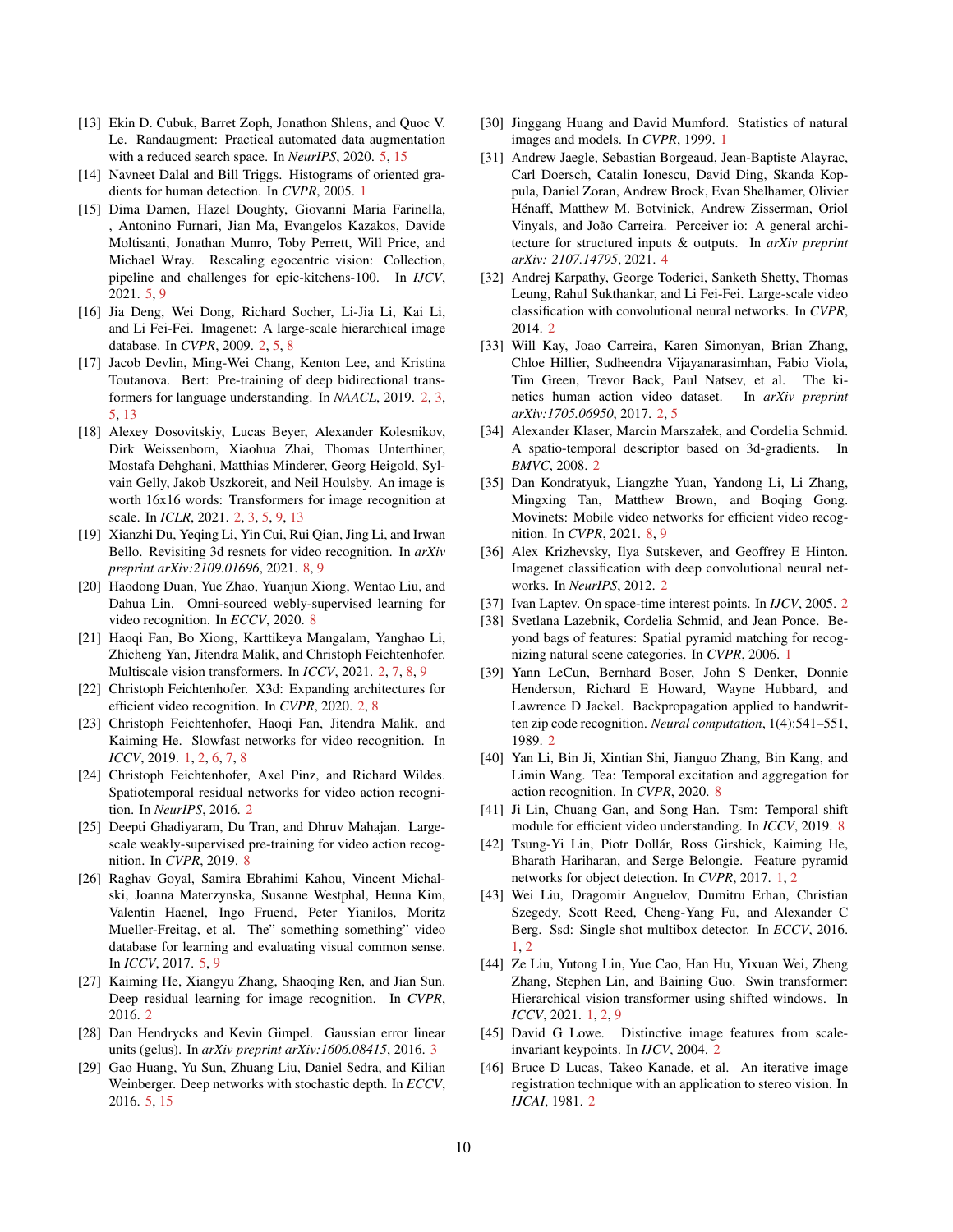- <span id="page-10-31"></span>[47] Antoine Miech, Dimitri Zhukov, Jean-Baptiste Alayrac, Makarand Tapaswi, Ivan Laptev, and Josef Sivic. Howto100m: Learning a text-video embedding by watching hundred million narrated video clips. In *ICCV*, 2019. [8,](#page-7-1) [9](#page-8-12)
- <span id="page-10-25"></span>[48] Mathew Monfort, Alex Andonian, Bolei Zhou, Kandan Ramakrishnan, Sarah Adel Bargal, Tom Yan, Lisa Brown, Quanfu Fan, Dan Gutfreund, Carl Vondrick, et al. Moments in time dataset: one million videos for event understanding. In *PAMI*, 2019. [5](#page-4-1)
- <span id="page-10-19"></span>[49] Arsha Nagrani, Shan Yang, Anurag Arnab, Aren Jansen, Cordelia Schmid, and Chen Sun. Attention bottlenecks for multimodal fusion. In *NeurIPS*, 2021. [4](#page-3-2)
- <span id="page-10-8"></span>[50] Joe Yue-Hei Ng, Matthew Hausknecht, Sudheendra Vijayanarasimhan, Oriol Vinyals, Rajat Monga, and George Toderici. Beyond short snippets: Deep networks for video classification. In *CVPR*, 2015. [2](#page-1-0)
- <span id="page-10-23"></span>[51] Mandela Patrick, Dylan Campbell, Yuki M Asano, Ishan Misra Florian Metze, Christoph Feichtenhofer, Andrea Vedaldi, Jo Henriques, et al. Keeping your eye on the ball: Trajectory attention in video transformers. In *NeurIPS*, 2021. [5,](#page-4-1) [7,](#page-6-1) [8,](#page-7-1) [9](#page-8-12)
- <span id="page-10-26"></span>[52] Zhaofan Qiu, Ting Yao, Chong-Wah Ngo, Xinmei Tian, and Tao Mei. Learning spatio-temporal representation with local and global diffusion. In *CVPR*, 2019. [8](#page-7-1)
- <span id="page-10-18"></span>[53] Colin Raffel, Noam Shazeer, Adam Roberts, Katherine Lee, Sharan Narang, Michael Matena, Yanqi Zhou, Wei Li, and Peter J Liu. Exploring the limits of transfer learning with a unified text-to-text transformer. In *JMLR*, 2020. [2](#page-1-0)
- <span id="page-10-6"></span>[54] Esteban Real, Sherry Moore, Andrew Selle, Saurabh Saxena, Yutaka Leon Suematsu, Jie Tan, Quoc V Le, and Alexey Kurakin. Large-scale evolution of image classifiers. In *ICML*, 2017. [2](#page-1-0)
- <span id="page-10-27"></span>[55] Michael S Ryoo, AJ Piergiovanni, Anurag Arnab, Mostafa Dehghani, and Anelia Angelova. Tokenlearner: What can 8 learned tokens do for images and videos? In *NeurIPS*, 2021. [8](#page-7-1)
- <span id="page-10-29"></span>[56] Michael S Ryoo, AJ Piergiovanni, Mingxing Tan, and Anelia Angelova. Assemblenet: Searching for multi-stream neural connectivity in video architectures. In *ICLR*, 2019. [8](#page-7-1)
- <span id="page-10-9"></span>[57] Karen Simonyan and Andrew Zisserman. Two-stream convolutional networks for action recognition in videos. In *NeurIPS*, 2014. [2](#page-1-0)
- <span id="page-10-4"></span>[58] Karen Simonyan and Andrew Zisserman. Very deep convolutional networks for large-scale image recognition. In *ICLR*, 2015. [2](#page-1-0)
- <span id="page-10-20"></span>[59] Andreas Steiner, Alexander Kolesnikov, Xiaohua Zhai, Ross Wightman, Jakob Uszkoreit, and Lucas Beyer. How to train your vit? data, augmentation, and regularization in vision transformers. In *arXiv preprint arXiv:2106.10270*, 2021. [5,](#page-4-1) [13](#page-12-3)
- <span id="page-10-30"></span>[60] Jonathan C. Stroud, Zhichao Lu, Chen Sun, Jia Deng, Rahul Sukthankar, Cordelia Schmid, and David A. Ross. Learning video representations from textual web supervision. In *arXiv 2007.14937*, 2020. [8,](#page-7-1) [9](#page-8-12)
- <span id="page-10-24"></span>[61] Chen Sun, Abhinav Shrivastava, Saurabh Singh, and Abhinav Gupta. Revisiting Unreasonable Effectiveness of Data in Deep Learning Era. In *ICCV*, 2017. [5,](#page-4-1) [8,](#page-7-1) [9](#page-8-12)
- <span id="page-10-11"></span>[62] Lin Sun, Kui Jia, Dit-Yan Yeung, and Bertram E Shi. Human action recognition using factorized spatio-temporal convolutional networks. In *ICCV*, 2015. [2](#page-1-0)
- <span id="page-10-5"></span>[63] Christian Szegedy, Wei Liu, Yangqing Jia, Pierre Sermanet, Scott Reed, Dragomir Anguelov, Dumitru Erhan, Vincent Vanhoucke, and Andrew Rabinovich. Going deeper with convolutions. In *CVPR*, 2015. [2](#page-1-0)
- <span id="page-10-21"></span>[64] Christian Szegedy, Vincent Vanhoucke, Sergey Ioffe, Jon Shlens, and Zbigniew Wojna. Rethinking the inception architecture for computer vision. In *CVPR*, 2016. [5,](#page-4-1) [15](#page-14-0)
- <span id="page-10-7"></span>[65] Mingxing Tan and Quoc Le. Efficientnet: Rethinking model scaling for convolutional neural networks. In *ICML*, 2019. [2](#page-1-0)
- <span id="page-10-1"></span>[66] Antonio Torralba and Aude Oliva. Statistics of natural image categories. *Network: computation in neural systems*, 2003. [1](#page-0-1)
- <span id="page-10-22"></span>[67] Hugo Touvron, Matthieu Cord, Matthijs Douze, Francisco Massa, Alexandre Sablayrolles, and Hervé Jégou. Training data-efficient image transformers & distillation through attention. In *ICML*, 2021. [5](#page-4-1)
- <span id="page-10-10"></span>[68] Du Tran, Lubomir Bourdev, Rob Fergus, Lorenzo Torresani, and Manohar Paluri. Learning spatiotemporal features with 3d convolutional networks. In *ICCV*, 2015. [2](#page-1-0)
- <span id="page-10-12"></span>[69] Du Tran, Heng Wang, Lorenzo Torresani, and Matt Feiszli. Video classification with channel-separated convolutional networks. In *ICCV*, 2019. [2,](#page-1-0) [8](#page-7-1)
- <span id="page-10-13"></span>[70] Du Tran, Heng Wang, Lorenzo Torresani, Jamie Ray, Yann LeCun, and Manohar Paluri. A closer look at spatiotemporal convolutions for action recognition. In *CVPR*, 2018. [2](#page-1-0)
- <span id="page-10-15"></span>[71] Ashish Vaswani, Noam Shazeer, Niki Parmar, Jakob Uszkoreit, Llion Jones, Aidan N Gomez, Łukasz Kaiser, and Illia Polosukhin. Attention is all you need. In *NeurIPS*, 2017. [2,](#page-1-0) [3,](#page-2-6) [4,](#page-3-2) [5](#page-4-1)
- <span id="page-10-3"></span>[72] Heng Wang, Alexander Kläser, Cordelia Schmid, and Cheng-Lin Liu. Dense trajectories and motion boundary descriptors for action recognition. In *IJCV*, 2013. [2](#page-1-0)
- <span id="page-10-0"></span>[73] Wenhai Wang, Enze Xie, Xiang Li, Deng-Ping Fan, Kaitao Song, Ding Liang, Tong Lu, Ping Luo, and Ling Shao. Pyramid vision transformer: A versatile backbone for dense prediction without convolutions. In *ICCV*, 2021. [1,](#page-0-1) [2](#page-1-0)
- <span id="page-10-16"></span>[74] Xiaolong Wang, Ross Girshick, Abhinav Gupta, and Kaiming He. Non-local neural networks. In *CVPR*, 2018. [2,](#page-1-0) [8](#page-7-1)
- <span id="page-10-17"></span>[75] Xiaofang Wang, Xuehan Xiong, Maxim Neumann, AJ Piergiovanni, Michael S Ryoo, Anelia Angelova, Kris M Kitani, and Wei Hua. Attentionnas: Spatiotemporal attention cell search for video classification. In *ECCV*, 2020. [2](#page-1-0)
- <span id="page-10-2"></span>[76] Chao-Yuan Wu, Christoph Feichtenhofer, Haoqi Fan, Kaiming He, Philipp Krahenbuhl, and Ross Girshick. Long-term feature banks for detailed video understanding. In *CVPR*, 2019. [1](#page-0-1)
- <span id="page-10-28"></span>[77] Chao-Yuan Wu, Ross Girshick, Kaiming He, Christoph Feichtenhofer, and Philipp Krahenbuhl. A multigrid method for efficiently training video models. In *CVPR*, 2020. [8](#page-7-1)
- <span id="page-10-14"></span>[78] Saining Xie, Chen Sun, Jonathan Huang, Zhuowen Tu, and Kevin Murphy. Rethinking spatiotemporal feature learning: Speed-accuracy trade-offs in video classification. In *ECCV*, 2018. [2](#page-1-0)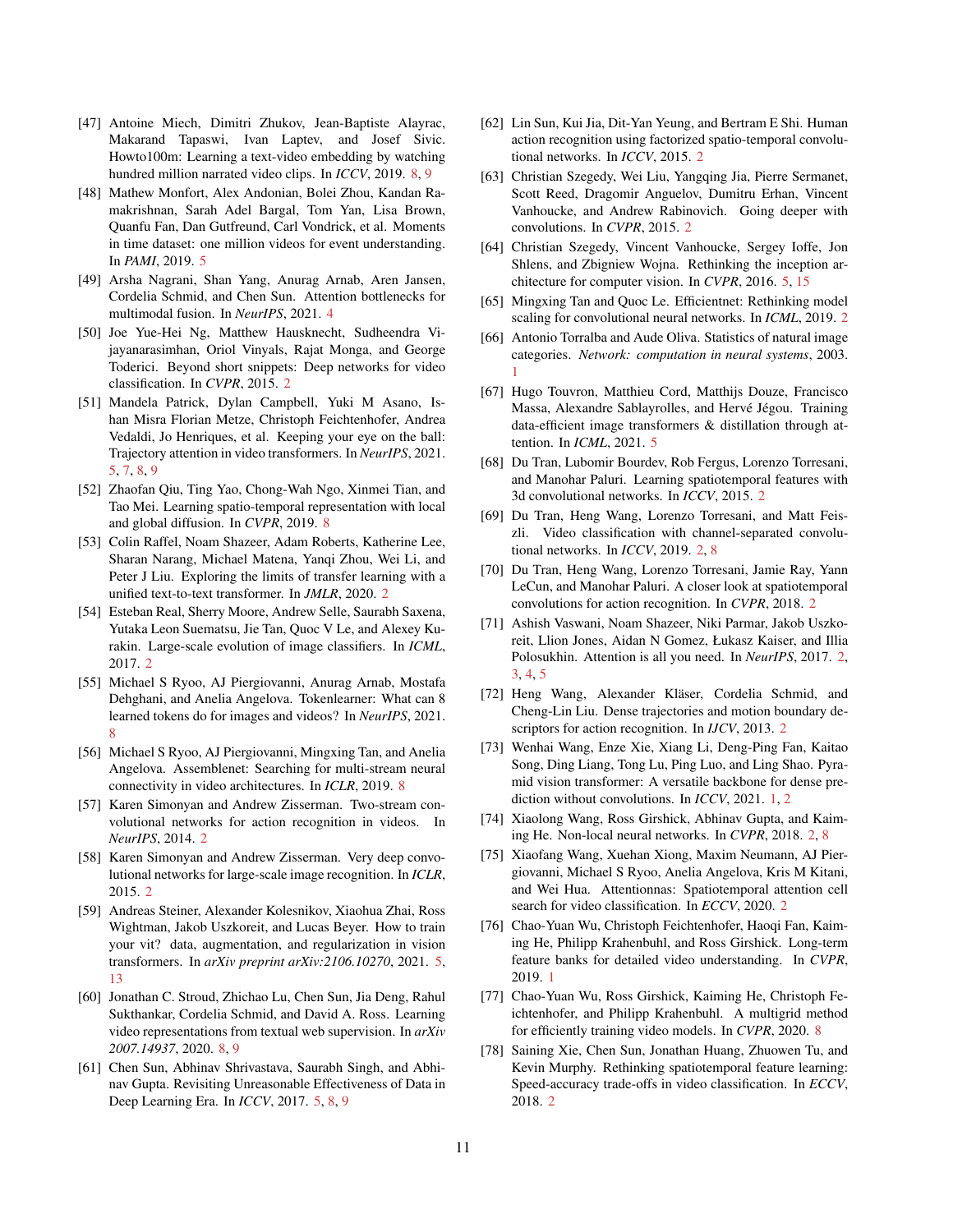- <span id="page-11-4"></span>[79] Lu Yuan, Dongdong Chen, Yi-Ling Chen, Noel Codella, Xiyang Dai, Jianfeng Gao, Houdong Hu, Xuedong Huang, Boxin Li, Chunyuan Li, et al. Florence: A new foundation model for computer vision. In *arXiv preprint arXiv:2111.11432*, 2021. [8](#page-7-1)
- <span id="page-11-6"></span>[80] Xiaohua Zhai, Alexander Kolesnikov, Neil Houlsby, and Lucas Beyer. Scaling vision transformers. In *arXiv preprint arXiv:2106.04560*, 2021. [8](#page-7-1)
- <span id="page-11-5"></span>[81] Bowen Zhang, Jiahui Yu, Christopher Fifty, Wei Han, Andrew M Dai, Ruoming Pang, and Fei Sha. Co-training transformer with videos and images improves action recognition. In *arXiv preprint arXiv:2112.07175*, 2021. [8,](#page-7-1) [9](#page-8-12)
- <span id="page-11-2"></span>[82] Hongyi Zhang, Moustapha Cisse, Yann N. Dauphin, and David Lopez-Paz. Mixup: Beyond empirical risk minimization. In *ICLR*, 2018. [5,](#page-4-1) [15](#page-14-0)
- <span id="page-11-3"></span>[83] Yanyi Zhang, Xinyu Li, Chunhui Liu, Bing Shuai, Yi Zhu, Biagio Brattoli, Hao Chen, Ivan Marsic, and Joseph Tighe. Vidtr: Video transformer without convolutions. In *ICCV*, 2021. [8](#page-7-1)
- <span id="page-11-0"></span>[84] Hengshuang Zhao, Jianping Shi, Xiaojuan Qi, Xiaogang Wang, and Jiaya Jia. Pyramid scene parsing network. In *CVPR*, 2017. [1,](#page-0-1) [2](#page-1-0)
- <span id="page-11-1"></span>[85] Barret Zoph and Quoc V Le. Neural architecture search with reinforcement learning. In *ICLR*, 2017. [2](#page-1-0)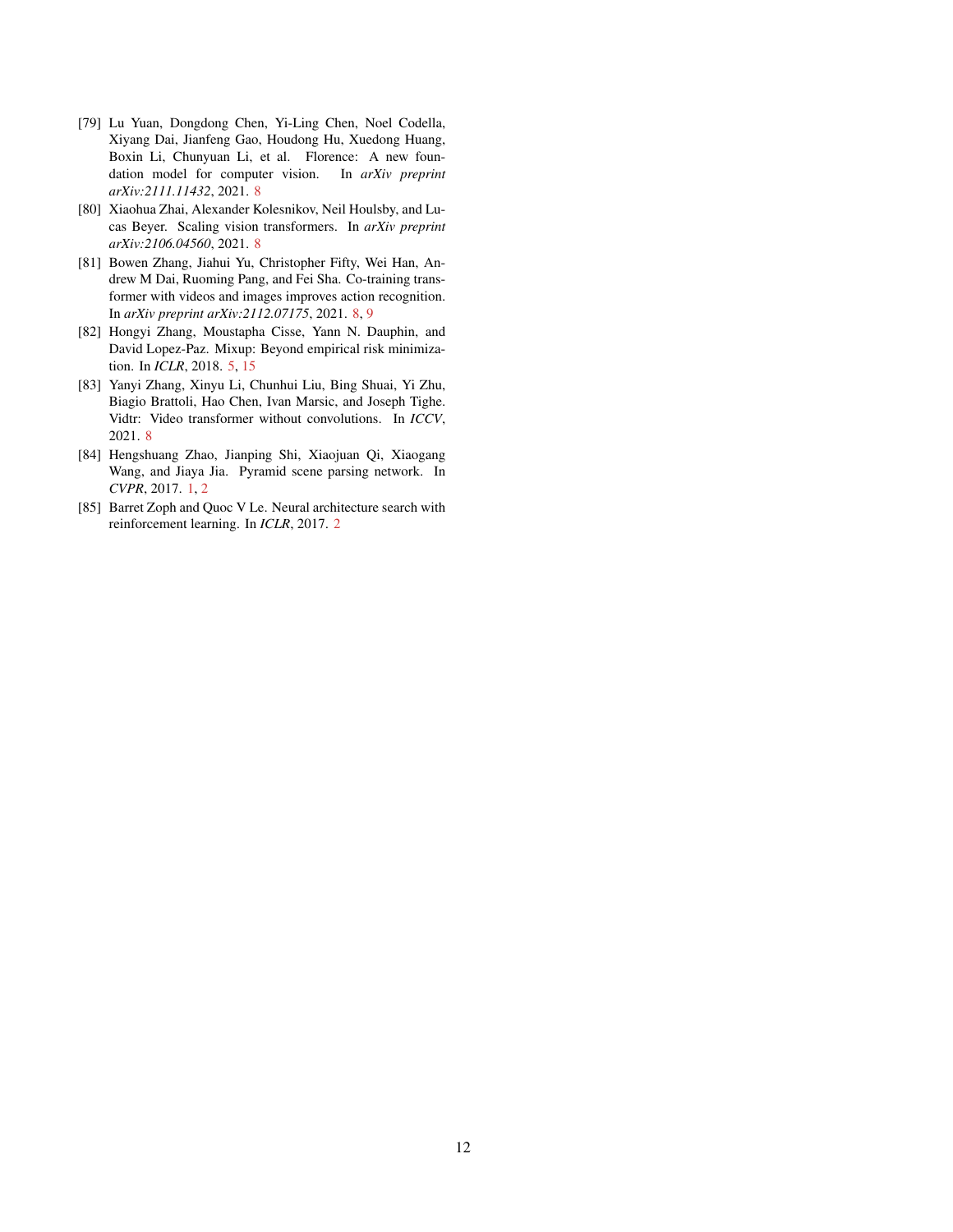# A. Additional experiments

<span id="page-12-3"></span>In this Appendix, we provide additional experimental details. Section [A.1](#page-12-2) provides accuracy-FLOPs and accuracythroughput comparison between two model variants of ViViT and MTV. Section [A.2](#page-12-4) provides the effect of spatial resolution of tubelets. Section [A.3](#page-12-1) and Section [A.4](#page-12-0) provides details of our training hyperparameters and model configurations used in our experiments.

### <span id="page-12-2"></span>A.1. Changing transformer encoder architecture

We present additional results by changing the transformer architecture used within our multiview encoder. Specifically, we use the unfactorized ViViT transformer encoder (Model 1 of  $\lceil 3 \rceil$ ). In this variant, each transformer encoder layer computes self-attention over all spatio-temporal tokens. This makes our multiview transformer encoder cover a wide range of spatial and temporal dimensions across different views. A one-layer MLP with hidden dimension of 3072 is used as the global encoder for our unfactorized MTV model.

As shown in Fig. [4,](#page-13-1) MTV (unfactorized) consistently outperforms its single-view counterpart (*i.e.* ViViT unfactorized) for every scale (see Fig. [4a\)](#page-13-1) and corresponds to a better accuracy-throughput curve as shown in Fig. [4b.](#page-13-1) Note how MTV can more than double the throughput of ViViT unfactorized, whilst still improving its accuracy, for each model scale. Specifically, MTV (unfactorized) H/4+B/8+S/16+Ti/32 model leads to a significant speed-up by 172% while still keeping a higher accuracy of 0.4% improvement compared to ViViT-H.

Moreover, we report the accuracy-throughput comparison between MTV and ViViT factorized model (ViViT-FE) in Fig. [4d.](#page-13-1) Note that the accuracy-FLOPs comparison is already reported in paper Section 4.3. The improvements in accuracy-throughput, and accuracy-FLOPs remain significant in this setting.

Note that the unfactorized ViViT transformer encoder, which attends to all spatio-temporal tokens, is less efficient than the Factorized Encoder architecture that we used in the main paper. However, we achieve larger relative improvements in accuracy/computation trade-offs compared to the corrsponding single-view ViViT baseline when using this encoder architecture.

### <span id="page-12-4"></span>A.2. Spatial resolution of tubelets

We study the effect of the spatial resolution of tubelets in Tab. [3.](#page-12-5) We use our  $B/4 + Ti/16$  model variant, and vary the spatial resolution of the tubelets. Our results indicate that the accuracy is primarily impacted by the spatial resolution of the large encoder. We also note that processing more tokens, and thus using more computation, typically results in higher accuracies.

<span id="page-12-5"></span>Table 3. Effect of spatial resolution of tubelets. All experiments are conducted on Kinetics 400 using the model variant B/4+Ti/16. Accuracies are for  $4 \times 3$  crops.

| Tubelet spatial size |                | <b>GFLOPs</b> | $Top-1$ |  |  |
|----------------------|----------------|---------------|---------|--|--|
| B                    | Ti             |               |         |  |  |
| $24 \times 24$       | $16 \times 16$ | 68            | 78.1    |  |  |
| $16 \times 16$       | $24 \times 24$ | 165           | 80.5    |  |  |
| $16 \times 16$       | $16 \times 16$ | 168           | 80.5    |  |  |
| $16 \times 16$       | $12 \times 12$ | 169           | 80.6    |  |  |
| $12 \times 12$       | $16 \times 16$ | 295           | 81.0    |  |  |

#### <span id="page-12-1"></span>A.3. Hyperparameters for each datasets

Table [4](#page-14-1) details the hyperparamters used in all of our experiments. We use synchronous SGD with momentum, a cosine learning rate schedule with linear warmup, and a batch size of 64 for all experiments on the Kinetic datasets. We found that larger batch size and additional regularization are helpful when training on the smaller Epic Kitchens and Something-Something v2 datasets, as also noted by [\[3\]](#page-8-3).

### <span id="page-12-0"></span>A.4. Model configurations

Table [5](#page-14-2) summarizes our model configurations of each view for our multiview transformer encoder. For the backbone of each view, we consider five ViT variants, "Tiny", "Small", "Base", "Large", and "Huge". Their settings strictly follow the ones defined in BERT [\[17\]](#page-9-17) and ViT [\[18,](#page-9-18) [59\]](#page-10-20). For the global encoder, all model variants of MTV use the same global encoder which follows the "Base" architecture, except that the number of heads is set to 8 instead of 12. The reason is that the hidden dimension of the tokens should be divisible by the number of heads for multi-head attention, and the number of hidden dimensions across all backbone sizes is divisible by 8 (as shown in Tab. [5\)](#page-14-2). All model variants of MTV (unfactorized) use a one-layer MLP with the same hidden dimension as the "Base" architecture.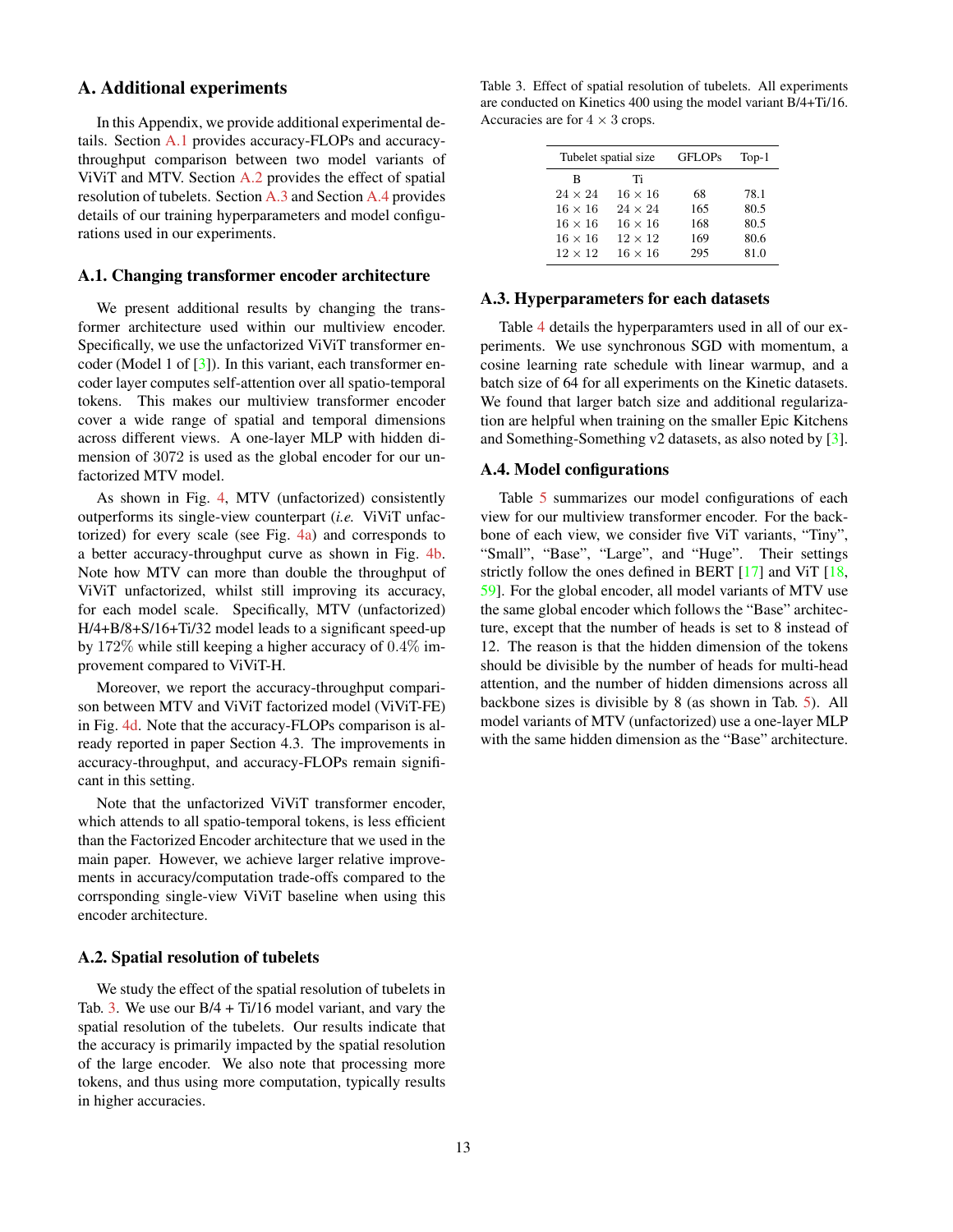<span id="page-13-1"></span><span id="page-13-0"></span>

(a) Accuracy[%] - GFLOPs comparison between MTV (unfactorized) and ViViT.



(c) Accuracy[%] - GFLOPs comparison between MTV and ViViT-FE.



(b) Accuracy[%] - Throughput comparison between MTV (unfactorized) and ViViT.



(d) Accuracy[%] - Throughput comparison between MTV and ViViT-FE.

Figure 4. Accuracy/complexity trade-off between ViViT / ViViT-FE [\[3\]](#page-8-3) (blue) and our MTV (unfactorized) / MTV (red). MTV (unfactorized) is consistently better and requires less FLOPs (see Fig. [4a\)](#page-13-1) than ViViT to achieve higher accuracy across different model scales (indicated by the dotted green arrows pointing upper-left). With additional FLOPs, MTV shows larger accuracy gains (shown by the dotted green arrows pointing upper-right). The lower number of FLOPs is translated to higher throughput (clips per second), as indicated by the green arrows in Fig. [4b.](#page-13-1) Note how MTV can more than double the throughput of ViViT unfactorized, whilst still improving its accuracy, across all model scales. Similar findings are also observed by the comparison between ViViT-FE and MTV model in Fig. [4c](#page-13-1) and Fig. [4d.](#page-13-1) Note that Fig. [4c](#page-13-1) appeared as Figure 3 in the main paper, and is included here for clarity and consistency. All speed comparisons are measured with the same hardware (Cloud TPU-v4). The complexity is for a single  $32 \times 224 \times 224 \times 3$  input video (denoted as  $T \times H \times W \times C$ , and the accuracy is obtained by  $4 \times 3$  view testing.